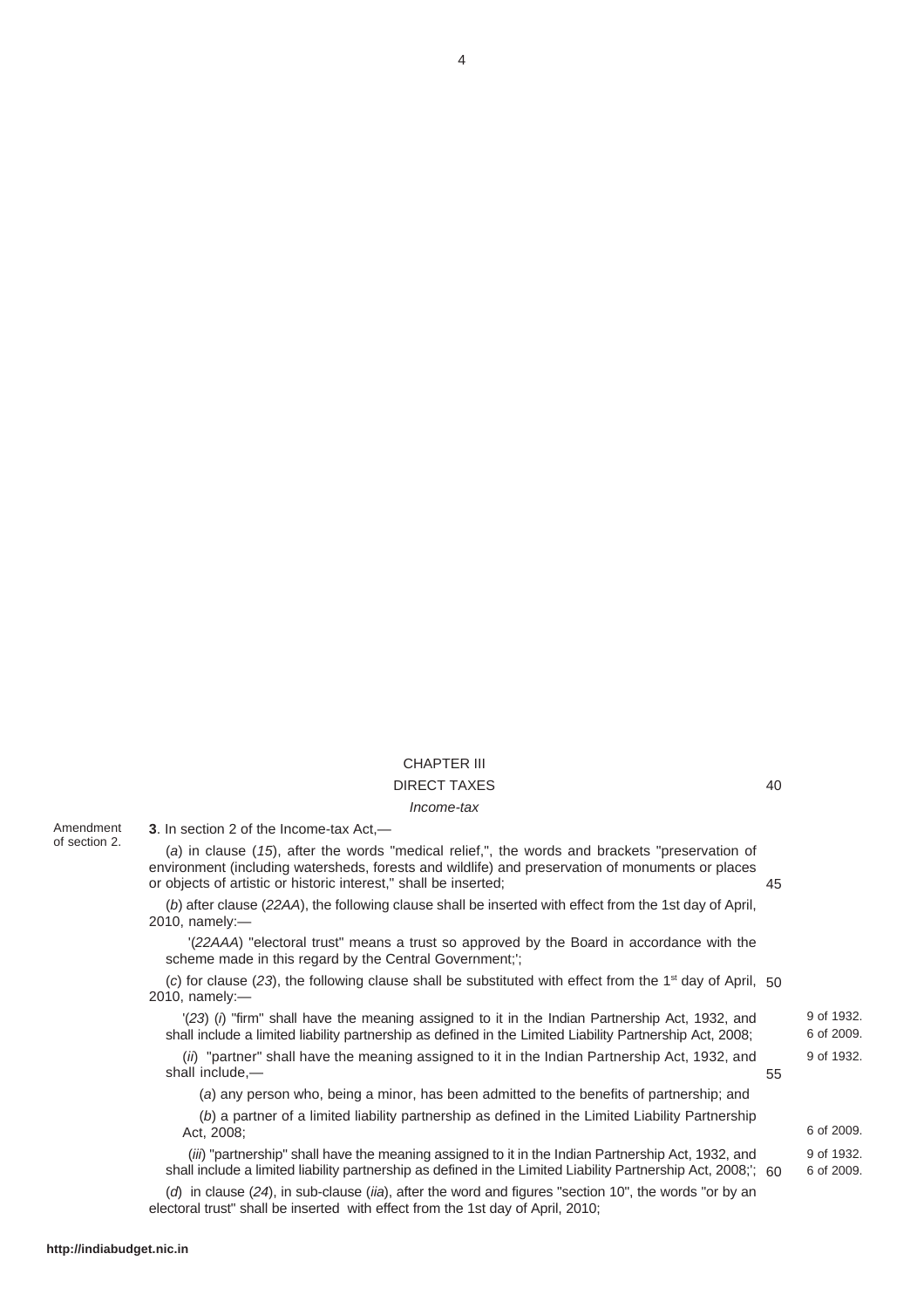(*e*) after clause (*29B*), the following clause shall be inserted, namely:—

'(*29BA*) "manufacture", with its grammatical variations, means a change in a non-living physical object or article or thing,—

(*a*) resulting in transformation of the object or article or thing into a new and distinct object or article or thing having a different name, character and use; or

(*b*) bringing into existence of a new and distinct object or article or thing with a different chemical composition or integral structure;';

(*f*) in clause (*48*),—

(*i*) in sub-clauses (*a*) and (*b*), after the words "public sector company", the words "or scheduled bank" shall respectively be inserted; 10

(*ii*) after clause (*c*), the following *Explanation* shall be inserted, namely:—

'*Explanation*.— For the purposes of this clause, the expression "scheduled bank" shall have the meaning assigned to it in clause (*ii*) of the *Explanation* to sub-clause (*c*) of clause (*viia*) of sub-section (*1*) of section 36.'.

**4.** In section 10 of the Income-tax Act,— 15

Amendment of section 10.

(*a*) in clause (*10C*), after the second proviso, the following proviso shall be inserted with effect from the 1st day of April, 2010, namely:—

 "Provided also that where any relief has been allowed to an assessee under section 89 for any assessment year in respect of any amount received or receivable on his voluntary retirement or termination of service or voluntary separation, no exemption under this clause shall be allowed to him in relation to such, or any other, assessment year."; 20

(*b*) in clause (*23C*), in the fourteenth proviso, for the words "made at any time during the financial year immediately preceding the assessment year", the words, figures and letters "made on or before the 30th day of September of the relevant assessment year" shall be substituted;

(*c*) in clause (*23D*), in the *Explanation*, in clause (*a*), after the words, brackets and figures "Banking Companies (Acquisition and Transfer of Undertakings) Act, 1980", the words"and a bank included in the category 'other public sector banks' by the Reserve Bank of India" shall be inserted with effect from the 1st day of April, 2010; 25

(*d*) after clause (*43*), the following clause shall be inserted, namely:—

30

5

"(*44*) any income received by any person for, or on behalf of, the New Pension System Trust established on the 27th day of February, 2008 under the provisions of the Indian Trusts Act, 1882.".

**5.** In section 10A of the Income-tax Act, in sub-section (*1*), in the fourth proviso, for the figures, Amendment of letters and words "1st day of April, 2011", the figures, letters and words "1st day of April, 2012" shall be section 10A. 35 substituted.

**6.** In section 10AA of the Income-tax Act, in sub-section (*7*), for the words "by the assessee" occurring Amendment of at the end, the words "by the undertaking" shall be substituted with effect from the 1st day of April, section 10AA. 2010.

**7.** In section 10B of the Income-tax Act, in sub-section (*1*), in the third proviso, for the figures, letters Amendment of and words "1st day of April, 2011", the figures, letters and words "1st day of April, 2012" shall be section 10B. 40 substituted.

8. After section 13A of the Income-tax Act, the following section shall be inserted with effect from the Insertion of 1st day of April, 2010, namely: new section 13B.

"13B. Any voluntary contributions received by an electoral trust shall not be included in the total Special income of the previous year of such electoral trust, if provisions relating to 45

43of 1951.

(*a*) such electoral trust distributes to any political party, registered under section 29A of the Representation of the People Act, 1951, during the said previous year, ninety-five per cent. of the aggregate donations received by it during the said previous year along with the surplus, if any, electoral trust. brought forward from any earlier previous year; and voluntary contributions received by

(*b*) such electoral trust functions in accordance with the rules made by the Central Government.". 50

**9.** In section 17 of the Income-tax Act, in clause (*2*), for sub-clause (*vi*), the following sub-clauses Amendment of shall be substituted with effect from the 1st day of April, 2010, namely: section 17.

40 of 1980.

2 of 1882.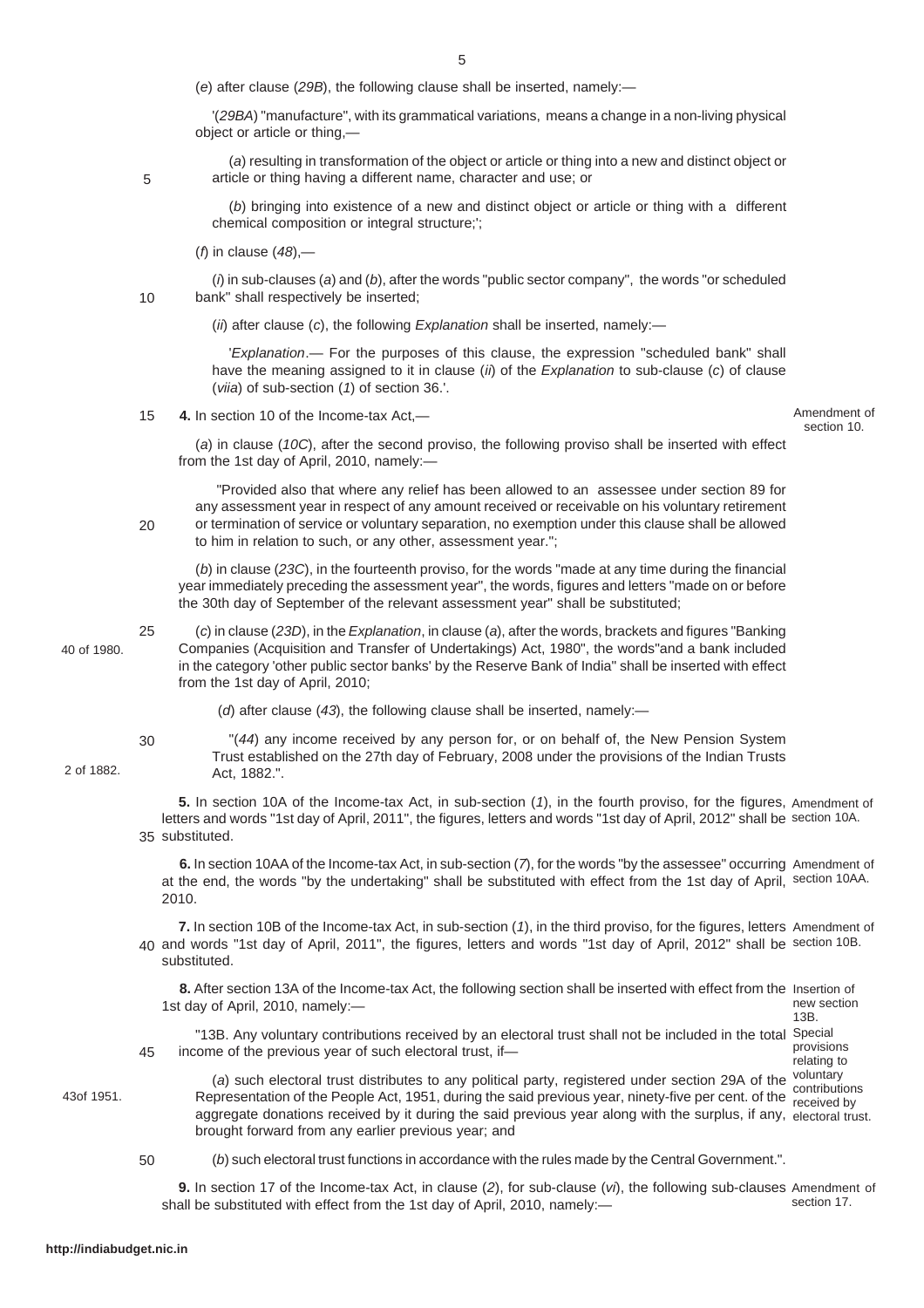'(*vi*) the value of any specified security or sweat equity shares allotted or transferred, directly or indirectly, by the employer, or former employer, free of cost or at concessional rate to the assessee.

*Explanation*.— For the purposes of this sub-clause,—

(*a*) "specified security" means the securities as defined in clause (*h*) of section 2 of the Securities Contracts (Regulation) Act, 1956 and, where employees' stock option has been granted under 5 42 of 1956. any plan or scheme therefor, includes the securities offered under such plan or scheme;

(*b*) "sweat equity shares" means equity shares issued by a company to its employees or directors at a discount or for consideration other than cash for providing know-how or making available rights in the nature of intellectual property rights or value additions, by whatever name called;

(*c*) the value of any specified security or sweat equity shares shall be the fair market value 10 of the specified security or sweat equity shares, as the case may be, on the date on which the option is exercised by the assessee as reduced by the amount actually paid by, or recovered from the assessee in respect of such security or shares;

(*d*) "fair market value" means the value determined in accordance with the method as may be prescribed;

(*e*) "option" means a right but not an obligation granted to an employee to apply for the specified security or sweat equity shares at a predetermined price;

(*vii*) the amount of any contribution to an approved superannuation fund by the employer in respect of the assessee, to the extent it exceeds one lakh rupees;

(*viii*) the value of any other fringe benefit or amenity as may be prescribed:'.

20

15

**10.** In section 28 of the Income-tax Act, after clause (*vi*), the following clause shall be inserted with effect from the 1<sup>st</sup> day of April, 2010, namely:-Amendment of section 28.

> "(*vii*) any sum, whether received or receivable, in cash or kind, on account of any capital asset (other than land or goodwill or financial instrument) being demolished, destroyed, discarded or transferred, if the whole of the expenditure on such capital asset has been allowed as a deduction 25 under section 35AD;".

**11.** In section 32 of the Income-tax Act, in sub-section (*1*), in *Explanation* 3, for the words 'the expressions "assets" and "block of assets"', the words 'the expression "assets"' shall be substituted with effect from the 1st day of April, 2010. Amendment of section 32.

**12.** In section 35 of the Income-tax Act, in sub-section (*2AB*), in clause (*1*), for the words "the business 30 of manufacture or production of any drugs, pharmaceuticals, electronic equipments, computers, telecommunication equipments, chemicals or any other article or thing notified by the Board", the words "any business of manufacture or production of any article or thing, not being an article or thing specified in the list of the Eleventh Schedule" shall be substituted with effect from the 1st day of April, 2010. Amendment of section 35.

**13.** After section 35AC of the Income-tax Act, the following section shall be inserted with effect from 35 new section the 1st day of April, 2010, namely:— Insertion of

35AD. Deduction in respect of expenditure

on specified business.

'35AD. (*1*) An assessee shall be allowed a deduction in respect of the whole of any expenditure of capital nature incurred, wholly and exclusively, for the purposes of any specified business carried on by him during the previous year in which such expenditure is incurred by him.

(*2*) This section applies to the specified business which fulfils all the following conditions, namely:— 40

(*i*) it is not set up by splitting up, or the reconstruction, of a business already in existence;

(*ii*) it is not set up by the transfer to the specified business of machinery or plant previously used for any purpose;

(*iii*) where the business is of the nature referred to in sub-clause (*iii*) of clause (*c*) of subsection (*8*), such business,—

(*a*) is owned by a company formed and registered in India under the Companies Act, 1956 or by a consortium of such companies or by an authority or a board or a corporation established or constituted under any Central or State Act;

(*b*) has been approved by the Petroleum and Natural Gas Regulatory Board established under sub-section (*1*) of section 3 of the Petroleum and Natural Gas Regulatory Board Act, 50 2006 and notified by the Central Government in the Official Gazette in this behalf;

(*c*) has made not less than one-third of its total pipeline capacity available for use on common carrier basis by any person other than the assessee or an associated person; and

(*d*) fulfils any other condition as may be prescribed.

(*3*) The assessee shall not be allowed any deduction in respect of the specified business under 55the provisions of Chapter VIA under the heading "*C.— Deductions in respect of certain incomes*".

1 of 1956.

45

19 of 2006.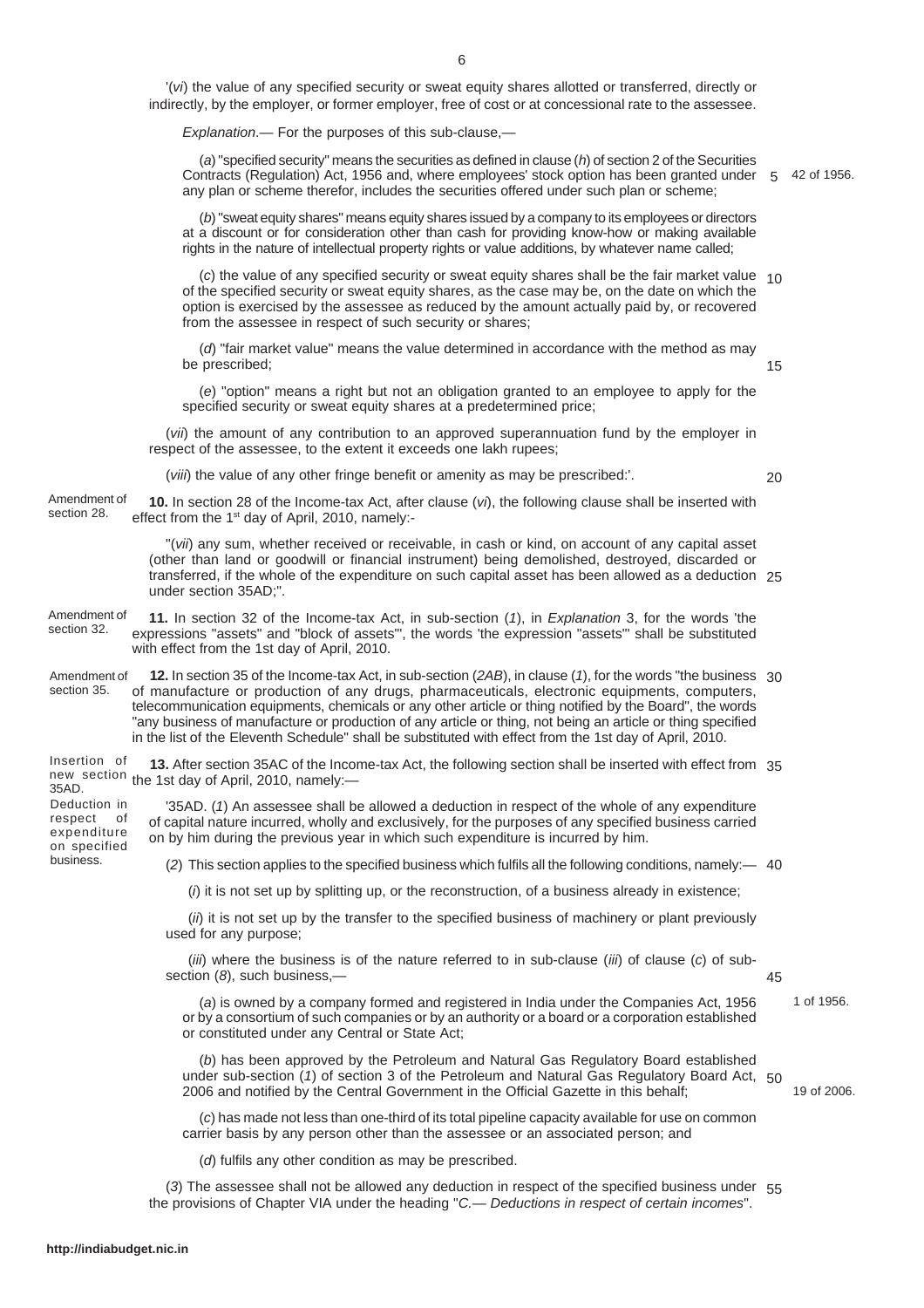(*4*) No deduction in respect of the expenditure referred to in sub-section (*1*) shall be allowed to the assessee under any other section in any previous year or under this section in any other previous year.

(*5*) The provisions of this section shall apply to the specified business referred to in sub-section (*2*) if it commences its operations,— 5

(*a*) on or after the 1st day of April, 2007, where the specified business is in the nature of laying and operating a cross-country natural gas pipeline network for distribution, including storage facilities being an integral part of such network; and

(*b*) on or after the 1st day of April, 2009, in all other cases not falling under clause (*a*).

(*6*) The assessee carrying on the business of the nature referred to in clause (*a*) of sub-section (*5*) shall be allowed, in addition to deduction under sub-section (*1*), a further deduction in the previous year relevant to the assessment year beginning on the 1st day of April, 2010, of an amount in respect of expenditure of capital nature incurred during any earlier previous year, if— 10

(*a*) the business referred to in clause (*a*) of sub-section (*5*) has commenced its operation at any time during the period beginning on or after the 1st day of April, 2007 and ending on the 31st day of March, 2009; and 15

(*b*) no deduction for such amount has been allowed or is allowable to the assessee in any earlier previous year.

(*7)* The provisions contained in sub-section (*6*) of section 80A and the provisions of sub-sections (*7*) and (*10*) of section 80-IA shall, so far as may be, apply to this section in respect of goods or services or assets held for the purposes of the specified business. 20

(*8*) For the purposes of this section,—

(*a*) an "associated person", in relation to the assessee, means a person,—

(*i*) who participates, directly or indirectly, or through one or more intermediaries in the management or control or capital of the assessee;

(*ii*) who holds, directly or indirectly, shares carrying not less than twenty-six per cent. of the voting power in the capital of the assessee;

(*iii*) who appoints more than half of the Board of directors or members of the governing board, or one or more executive directors or executive members of the governing board of the assessee; or

(*iv*) who guarantees not less than ten per cent. of the total borrowings of the assessee;

(*b*) "cold chain facility" means a chain of facilities for storage or transportation of agricultural and forest produce, meat and meat products, poultry, marine and dairy products, products of horticulture, floriculture and apiculture and processed food items under scientifically controlled conditions including refrigeration and other facilities necessary for the preservation of such produce;

(*c*) "specified business" means the any one or more of the following business, namely:—

(*i*) setting up and operating a cold chain facility;

(*ii*) setting up and operating a warehousing facility for storage of agricultural produce;

(*iii*) laying and operating a cross-country natural gas or crude or petroleum oil pipeline network for distribution, including storage facilities being an integral part of such network.

(*d*) any machinery or plant which was used outside India by any person other than the assessee shall not be regarded as machinery or plant previously used for any purpose, if-

(*i*) such machinery or plant was not, at any time prior to the date of the installation by the assessee, used in India;

45

25

30

35

40

(*ii*) such machinery or plant is imported into India from any country outside India; and

(*iii*) no deduction on account of depreciation in respect of such machinery or plant has been allowed or is allowable under the provisions of this Act in computing the total income of any person for any period prior to the date of the installation of the machinery or plant by the assessee;

(*e*) where in the case of a specified business, any machinery or plant or any part thereof previously used for any purpose is transferred to the specified business and the total value of the machinery or plant or part so transferred does not exceed twenty per cent. of the total value of the machinery or plant used in such business, then, for the purposes of clause (*ii*) of sub-section (*2*), the condition specified therein shall be deemed to have been complied with; 50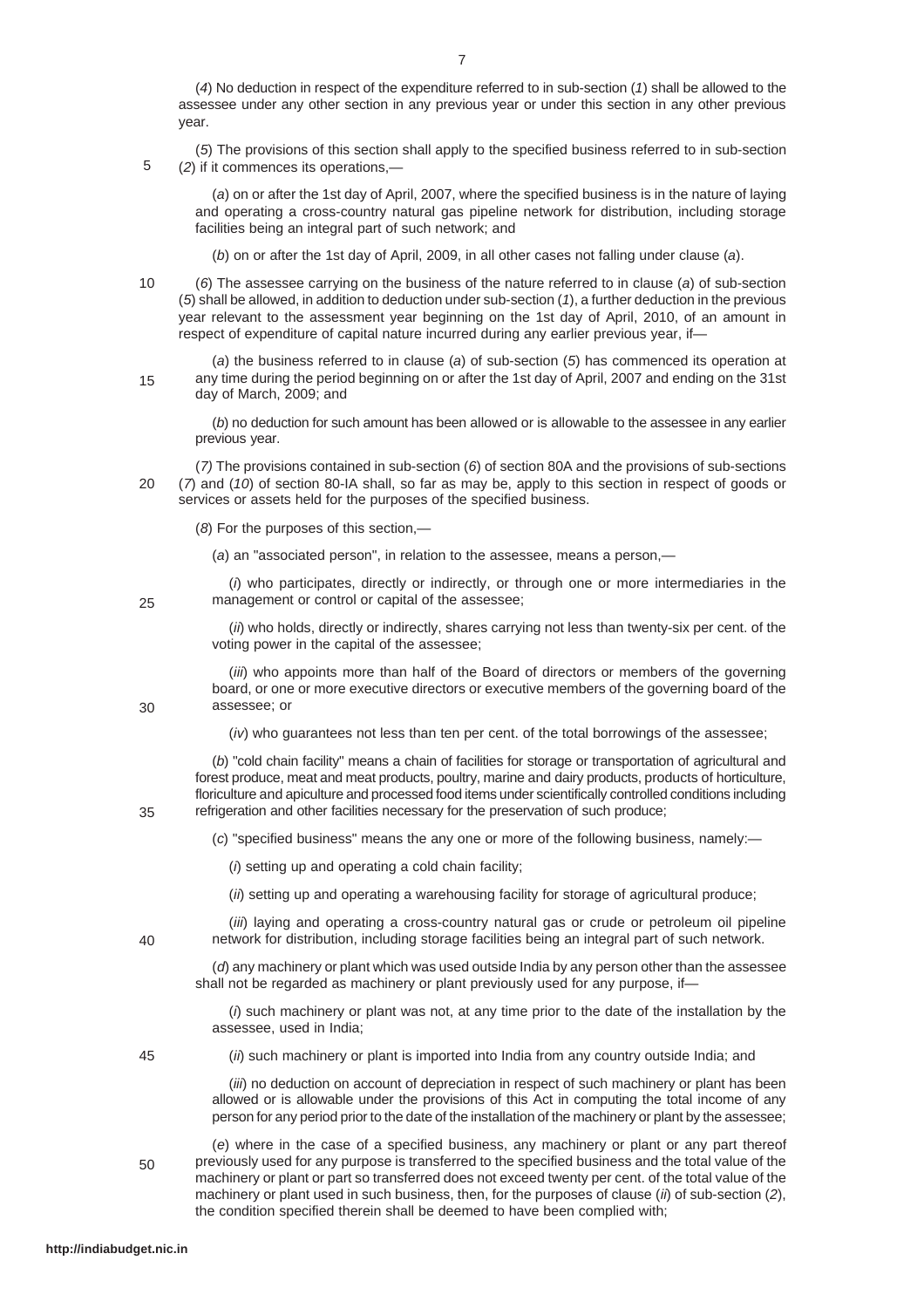**14.** In section 36 of the Income-tax Act, in sub-section (*1*),— (*a*) in clause (*iiia*), in the *Explanation*, in clause (*i*), after the words "public sector company", at both the places where they occur, the words "or scheduled bank" shall be inserted; (*b*) in clause (*viii*), in the *Explanation*, in clause (*b*), for sub-clause (*i*), the following sub-clause shall be substituted with effect from the 1st day of April, 2010, namely:— "(*i*) in respect of the specified entity referred to in sub-clause (*i*) or sub-clause (*ii*) or sub-clause (*iii*) or sub-clause (*iv*) of clause (*a*), the business of providing long-term finance for- (*A*) industrial or agricultural development; (*B*) development of infrastructure facility in India; or (*C*) development of housing in India;"; (*c*) clause (*xvi*) shall be omitted. **15.** In section 40 of the Income-tax Act, in clause  $(b)$ , in sub-clause  $(v)$ , for items  $(1)$  and  $(2)$ , the following shall be substituted with effect from the 1st day of April, 2010, namely :- $\Gamma$ (a) on the first Rs.3,00,000 of the Rs.1,50,000 or at the rate of 90 per cent. of book-profit or in case of a loss the book-profit, whichever is more; (b) on the balance of the book-profit at the rate of 60 per cent.". **16.** In section 40A of the Income-tax Act, in sub-section (*3A*), after the proviso, the following proviso shall be inserted with effect from the 1st day of October, 2009, namely:-'Provided further that in the case of payment made for plying, hiring or leasing goods carriages, the provisions of sub-sections (*3*) and (*3A*) shall have effect as if for the words "twenty thousand rupees", the words "thirty-five thousand rupees" had been substituted.'. **17.** In section 43 of the Income-tax Act, with effect from the 1st day of April, 2010,— (*a*) in clause (*1*), after *Explanation* 12, the following *Explanation* shall be inserted, namely:— "*Explanation* 13.— The actual cost of any capital asset on which deduction has been allowed or is allowable to the assessee under section 35AD, shall be treated as 'nil',— (*a*) in the case of such assessee; and (*b*) in any other case if the capital asset is acquired or received,— (*i*) by way of gift or will or an irrevocable trust; (*ii*) on any distrbution on liquidation of the company; and (*iii*) by such mode of transfer as is referred to in clauses (*i*), (*iv*), (*v*), (*vi*), (*vib*), (*xiii*) and (*xiv*) of section 47;"; (*b)* in clause (*6*), after *Explanation* 6, the following *Explanation* shall be inserted, namely:— '*Explanation* 7.— For the purposes of this clause, where the income of an assessee is derived, in part 35 from agriculture and in part from business chargeable to income-tax under the head "Profits and gains of business or profession", for computing the written down value of assets acquired before the previous year, the total amount of depreciation shall be computed as if the entire income is derived from the business of the assessee under the head "Profits and gains of business or profession" and the depreciation so computed shall be deemed to be the depreciation actually allowed under this Act.'. **18.** In section 44AA of the Income-tax Act, in sub-section (*2*), with effect from the 1st day of April,  $2011 -$ (*a*) in clause (*iii*),— (*i*) for the words, figures and letters "section 44AD or section 44AE or section 44AF", the word, figures and letters "section 44AE" shall be substituted; (*ii*) for the words "previous year," occurring at the end, the words "previous year; or" shall be substituted; (*b*) after clause (*iii*), the following clause shall be inserted, namely*:—* "(*iv*) where the profits and gains from the business are deemed to be the profits and gains of the assessee under section 44AD and he has claimed such income to be lower than the profits 50 and gains so deemed to be the profits and gains of his business and his income exceeds the maximum amount which is not chargeable to income-tax during such previous year,". **19.** In section 44AB of the Income-tax Act, with effect from the 1st day of April, 2011,— (*a*) in clause (*c*),— Amendment of section 36. Amendment of section 40. Amendment of section 40A. Amendment of section 43. Amendment of section 44AA. Amendment of section 44AB. 5 10 15 20 25 30 40 45

of any land or goodwill or financial instrument.'.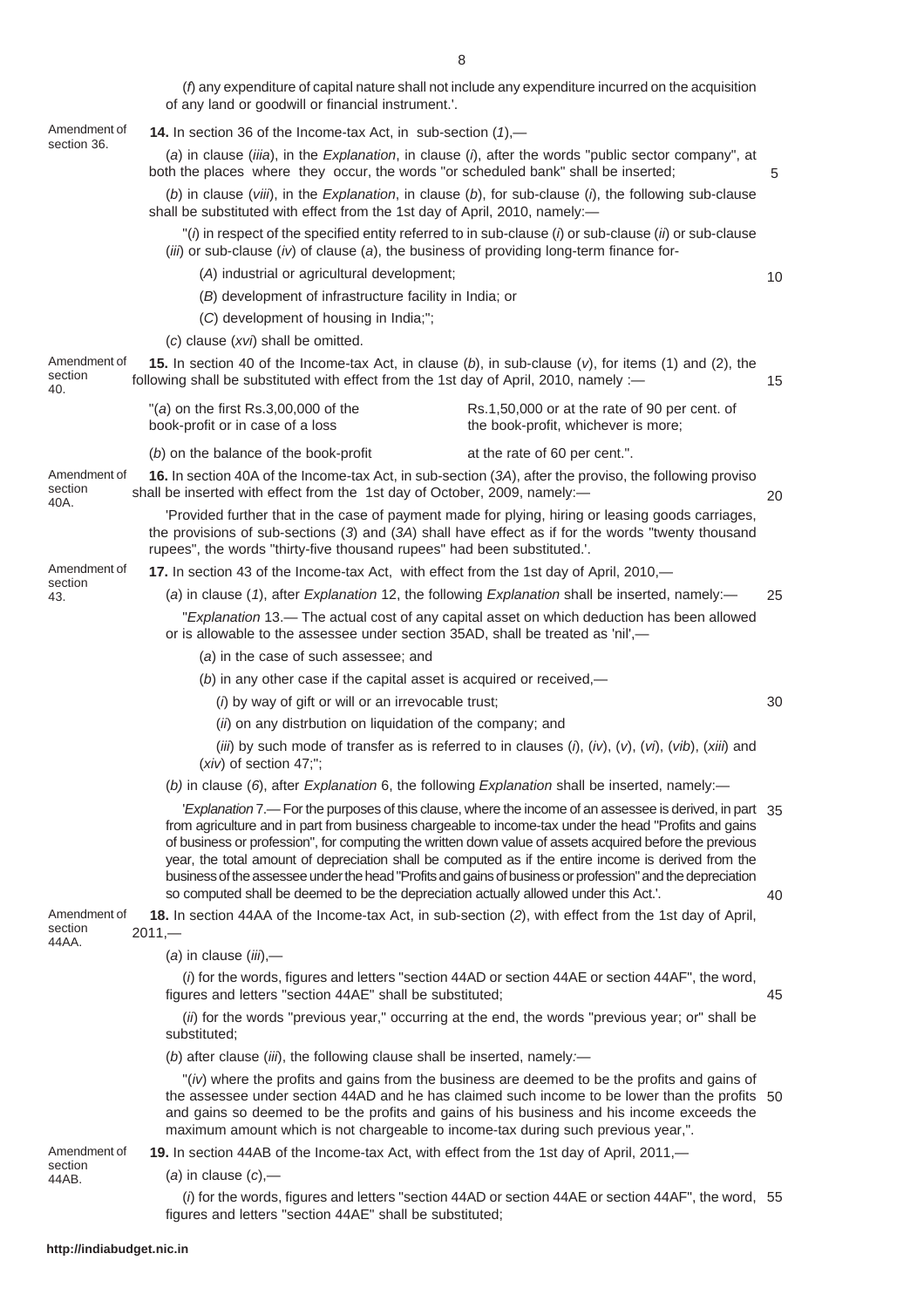(*ii*) for the words "previous year," occurring at the end, the words "previous year; or" shall be substituted;

(*b*) after clause (*c*), the following clause shall be inserted, namely:—

"(*d*) carrying on the business shall, if the profits and gains from the business are deemed to be the profits and gains of such person under section 44AD and he has claimed such income to be lower than the profits and gains so deemed to be the profits and gains of his business and his income exceeds the maximum amount which is not chargeable to income-tax in any previous year,".

20. For section 44AD of the Income-tax Act, the following section shall be substituted with effect Substitution of from the 1st day of April, 2011, namely*:* new section for section 44AD.

'44AD. (*1*) Notwithstanding anything to the contrary contained in sections 28 to 43C, in the case Special of an eligible assessee engaged in an eligible business, a sum equal to eight per cent. of the total provision for turnover or gross receipts of the assessee in the previous year on account of such business or, as computing the case may be, a sum higher than the aforesaid sum claimed to have been earned by the eligible cains of assessee, shall be deemed to be the profits and gains of such business chargeable to tax under the business on head "Profits and gains of business or profession". 10 15

gains of presumptive basis.

(*2*) Any deduction allowable under the provisions of sections 30 to 38 shall, for the purposes of sub-section (*1*), be deemed to have been already given full effect to and no further deduction under those sections shall be allowed:

Provided that where the eligible assessee is a firm, the salary and interest paid to its partners shall be deducted from the income computed under sub-section (*1*) subject to the conditions and limits specified in clause (*b*) of section 40.  $20$ 

(*3*) The written down value of any asset of an eligible business shall be deemed to have been calculated as if the eligible assessee had claimed and had been actually allowed the deduction in respect of the depreciation for each of the relevant assessment years.

(*4*) The provisions of Chapter XVII-C shall not apply to an eligible assessee in so far as they relate to the eligible business.  $25$ 

(*5*) Notwithstanding anything contained in the foregoing provisions of this section, an eligible assessee who claims that his profits and gains from the eligible business are lower than the profits and gains specified in sub-section (*1*) and whose total income exceeds the maximum amount which is not chargeable to income-tax, shall be required to keep and maintain such books of account and other documents as required under sub-section (*2*) of section 44AA and get them audited and furnish a report of such audit as required under section 44AB. 30

*Explanation*.— For the purposes of this section,—

(*a*) "eligible assessee" means,—

35

 $40$ 

45

5

6 of 2009.

(*i*) an individual, Hindu undivided family or a partnership firm, who is a resident, but not a limited liability partnership firm as defined under clause (*n*) of sub-section (*1*) of section 2 of the Limited Liability Partnership Act, 2008; and

(*ii*) who has not claimed deduction under any of the sections 10A, 10AA, 10B, 10BA or deduction under any provisions of Chapter VIA under the heading "*C.—Deductions in respect of certain incomes*" in the relevant assessment year;

(*b*) "eligible business" means,—

(*i*) any business except the business of plying, hiring or leasing goods carriages referred to in section 44AE; and

(*ii*) whose total turnover or gross receipts in the previous year does not exceed an amount of forty lakh rupees.'.

**21.** In section 44AE of the Income-tax Act, for sub-section (*2*), the following sub-section shall be Amendment of substituted with effect from the 1st day of April, 2011, namely:section 44AE.

"(*2*) For the purposes of sub-section (*1*), the profits and gains from each goods carriage,—

50

55

(*i*) being a heavy goods vehicle, shall be an amount equal to five thousand rupees for every month or part of a month during which the heavy goods vehicle is owned by the assessee in the previous year or an amount claimed to have been actually earned from such vehicle, whichever is higher;

(*ii*) other than a heavy goods vehicle, shall be an amount equal to four thousand five hundred rupees for every month or part of a month during which the goods carriage is owned by the assessee in the previous year or an amount claimed to have been actually earned from such vehicle, whichever is higher.".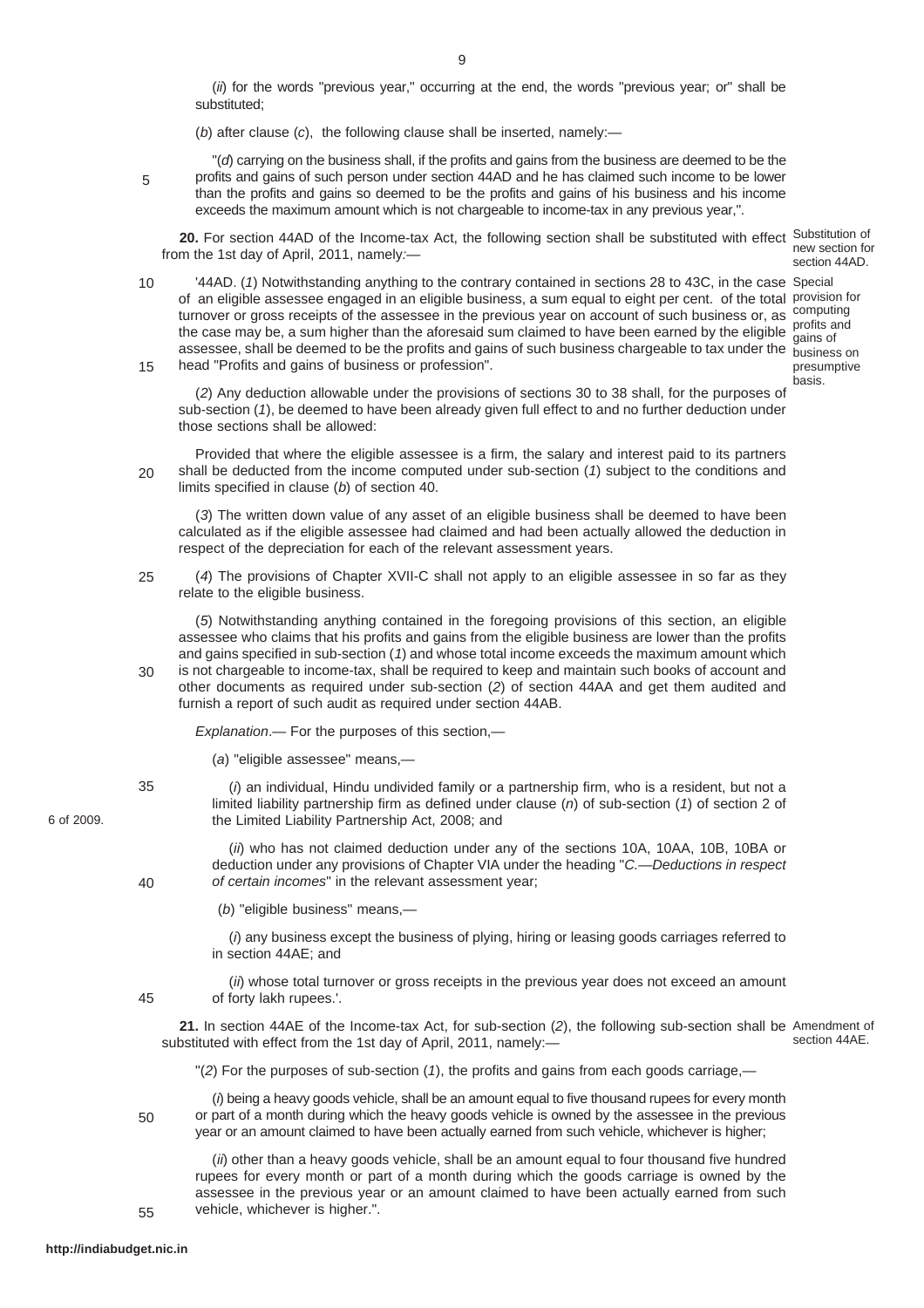"(*6*) Nothing contained in this section shall apply to any assessment year beginning on or after

**22.** In section 44AF of the Income-tax Act, after sub-section (*5*), the following sub-section shall be

| Amendment of<br>section 49.  | 23. In section 49 of the Income-tax Act, for sub-section (2AA), the following sub-section shall be 5<br>substituted with effect from the 1st day of April, 2010, namely:—                                                                                                                                                                  |    |
|------------------------------|--------------------------------------------------------------------------------------------------------------------------------------------------------------------------------------------------------------------------------------------------------------------------------------------------------------------------------------------|----|
|                              | "(2AA) Where the capital gain arises from the transfer of specified security or sweat equity shares<br>referred to in sub-clause $(v_i)$ of clause (2) of section 17, the cost of acquisition of such security or<br>shares shall be the fair market value which has been taken into account for the purposes of the said<br>sub-clause.". | 10 |
| Amendment of<br>section 50B. | 24. In section 50B of the Income-tax Act, in Explanation 2, for clause (b), the following clauses shall<br>be substituted with effect from the $1st$ day of April, 2010, namely:—                                                                                                                                                          |    |
|                              | "(b) in the case of capital assets in respect of which the whole of the expenditure has been<br>allowed or is allowable as a deduction under section 35AD, nil; and                                                                                                                                                                        |    |

(*c*) in the case of other assets, the book value of such assets.".

15

**25.** In section 50C of the Income-tax Act, with effect from the 1st day of October, 2009,— Amendment of

> (*a*) for the words "or assessed" wherever they occur, the words "or assessed or assessable" shall be substituted;

> (*b*) in sub-section (*2*), the *Explanation* shall be numbered as *Explanation* 1 thereof and after *Explanation* 1 as so numbered, the following *Explanation* shall be inserted, namely:—

 $20$ 

25

'*Explanation* 2.—For the purposes of this section, the expression "assessable" means the price which the stamp valuation authority would have, notwithstanding anything to the contrary contained in any other law for the time being in force, adopted or assessed, if it were referred to such authority for the purposes of the payment of stamp duty.'.

## **26.** In section 56 of the Income-tax Act, in sub-section (*2*),— Amendment of section 56.

section 44AF. inserted, namely:—

Amendment of

section 50C.

the 1st day of April, 2011.".

(*a*) with effect from the 1st day of October, 2009,—

(*i*) in clause (*vi*), after the words, figures and letters "on or after the 1st day of April, 2006", the words, figures and letters "but before the 1st day of October, 2009" shall be inserted;

(*ii*) after clause (*vi*), the following clause shall be inserted, namely:—

'(*vii*) where an individual or a Hindu undivided family receives, in any previous year, from 30 any person or persons on or after the 1st day of October, 2009,-

(*a*) any sum of money, without consideration, the aggregate value of which exceeds fifty thousand rupees, the whole of the aggregate value of such sum;

(*b*) any immovable property,—

(*i*) without consideration, the stamp duty value of which exceeds fifty thousand rupees, 35 the stamp duty value of such property;

(*ii*) for a consideration which is less than the stamp duty value of the property by an amount exceeding fifty thousand rupees, the stamp duty value of such property as exceeds such consideration;

(*c*) any property, other than immovable property,—

40

45

55

(*i*) without consideration, the aggregate fair market value of which exceeds fifty thousand rupees, the whole of the aggregate fair market value of such property;

(*ii*) for a consideration which is less than the aggregate fair market value of the property by an amount exceeding fifty thousand rupees, the aggregate fair market value of such property as exceeds such consideration:

Provided that where the stamp duty value of immovable property as referred to in subclause (*b*) is disputed by the assessee on grounds mentioned in sub-section (*2*) of section 50C, the Assessing Officer may refer the valuation of such property to a Valuation Officer, and the provisions of section 50C and sub-section (*15*) of section 155 shall, as far as may be, apply in relation to the stamp duty value of such property for the purpose of sub-clause 50 (*b*) as they apply for valuation of capital asset under that section:

Provided further that this clause shall not apply to any sum of money or any property received—

(*a*) from any relative; or

(*b*) on the occasion of the marriage of the individual; or

(*c*) under a will or by way of inheritance; or

(*d*) in contemplation of death of the payer or donor, as the case may be; or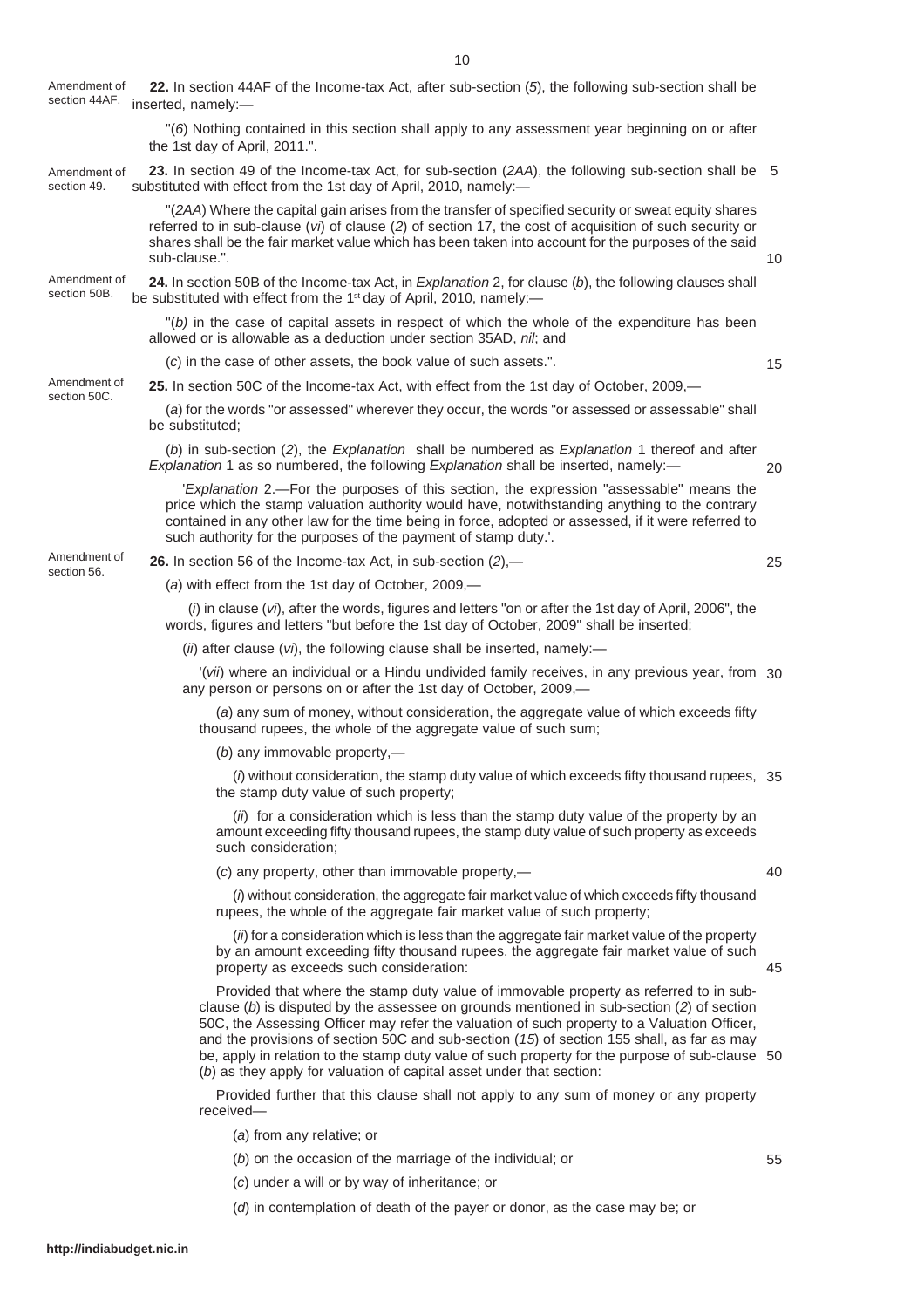11

(*e*) from any local authority as defined in the *Explanation* to clause (*20*) of section 10; or

(*f*) from any fund or foundation or university or other educational institution or hospital or other medical institution or any trust or institution referred to in clause (*23C*) of section  $10<sup>°</sup>$  or

(*g*) from any trust or institution registered under section 12AA.

*Explanation*.—For the purposes of this clause,—

(*a*) "assessable" shall have the meaning assigned to it in the *Explanation* 2 to subsection (*2*) of section 50C;

(*b*) "fair market value" of a property, other than an immovable property, means the value determined in accordance with the method as may be prescribed;

(*c*) "jewellery" shall have the meaning assigned to it in the *Explanation* to sub-clause (*ii*) of clause (*14*) of section 2;

(*d*) "property" means—

(*i*) immovable property being land or building or both;

(*ii*) shares and securities; 15

5

10

20

25

30

35

(*iii*) jewellery;

(*iv*) archaeological collections;

- (*v*) drawings;
- (*vi*) paintings;

(*vii*) sculptures; or

(*viii*) any work of art;

(*e*) "relative" shall have the meaning assigned to it in the *Explanation* to clause (*vi*) of sub-section (*2*) of this section;

(*f*) "stamp duty value" means the value adopted or assessed or assessable by any authority of the Central Government or a State Government for the purpose of payment of stamp duty in respect of an immovable property;

(*b*) after clause (*vii*) as so inserted, the following clause shall be inserted with effect from the 1<sup>st</sup> day of April, 2010, namely:-

"(*viii*) income by way of interest received on compensation or on enhanced compensation referred to in sub-section (*2*) of section 145A.".

**27.** In section 57 of the Income-tax Act, after clause (*iii*), the following clause shall be inserted at the Amendment of end with effect from the 1<sup>st</sup> day of April, 2010, namely:section 57.

"(*iv*) in the case of income of the nature referred to in clause (*viii*) of sub-section (*2*) of section 56, a deduction of a sum equal to fifty per cent. of such income and no deduction shall be allowed under any other clause of this section.".

28. After section 73 of the Income-tax Act, the following section shall be inserted with effect from the Insertion of 1st day of April, 2010, namely: new section 73A.

"73A. (*1*) Any loss, computed in respect of any specified business referred to in section 35AD Carry forward shall not be set off except against profits and gains, if any, of any other specified business. and set off of losses by

(2) Where for any assessment year any loss computed in respect of the specified business specified referred to in sub-section (*1*) has not been wholly set off under sub-section (*1*), so much of the loss as is not so set off or the whole loss where the assessee has no income from any other specified business, shall, subject to the other provisions of this Chapter, be carried forward to the following assessment year, and business. 40

(*i*) it shall be set off against the profits and gains, if any, of any specified business carried on by him assesssable for that assessment year; and 45

(*ii*) if the loss can not be wholly so set off, the amount of loss not so set off shall be carried forward to the following assessment year and so on.".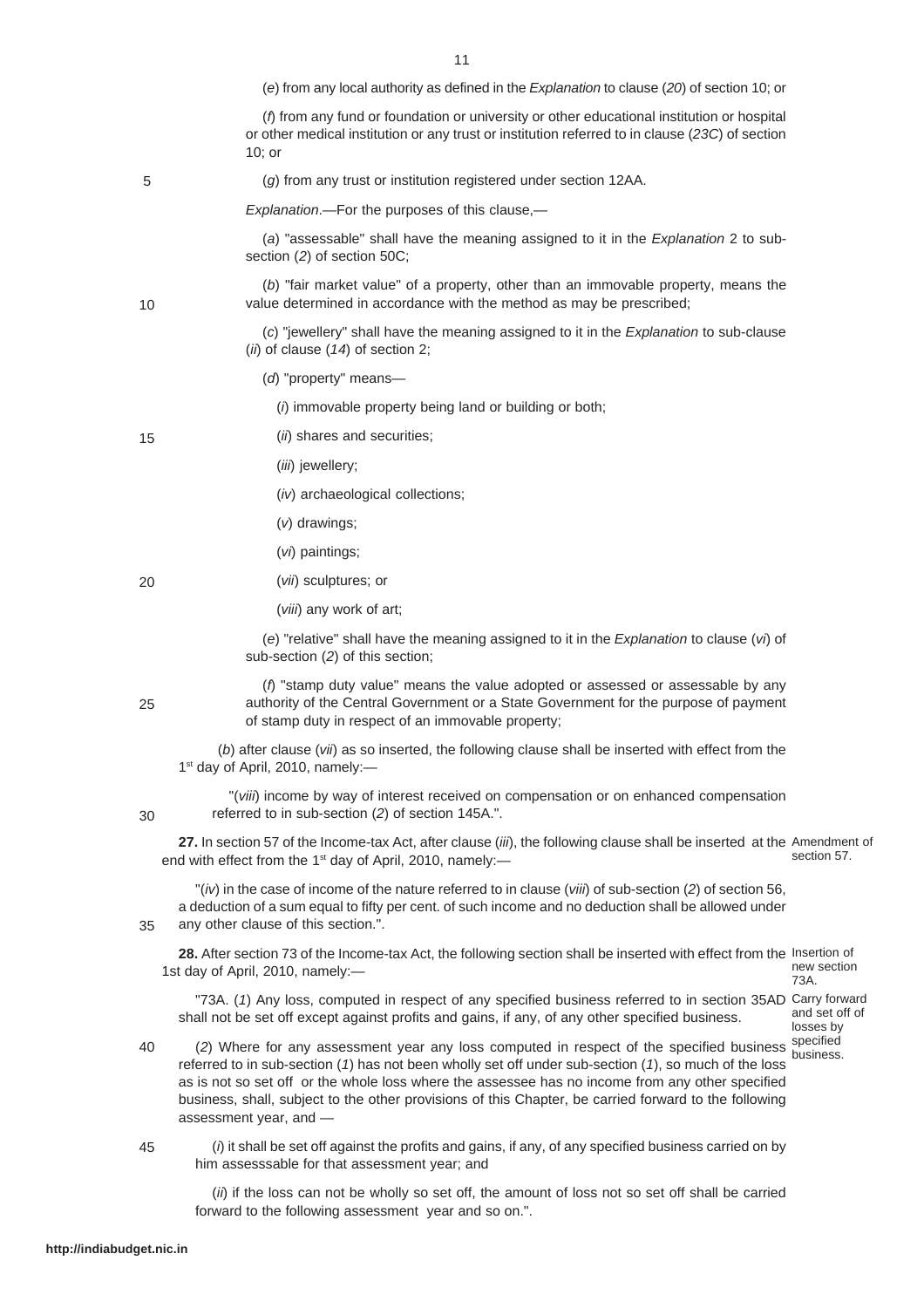Amendment of section 80A.

**29.** In section 80A of the Income-tax Act,—

(*a*) after sub-section (*3*), the following sub-sections shall be inserted, and shall be deemed to have been inserted with effect from the 1st day of April, 2003, namely:-

'(*4*) Notwithstanding anything to the contrary contained in section 10A or section 10AA or section 10B or section 10BA or in any provisions of this Chapter under the heading "*C-Deductions in respect of certain incomes*", where, in the case of an assessee, any amount of profits and gains of an undertaking or unit or enterprise or eligible business is claimed and allowed as a deduction under any of those provisions for any assessment year, deduction in respect of, and to the extent of, such profits and gains shall not be allowed under any other provisions of this Act for such assessment year and shall in no case exceed the profits and gains of such undertaking or 10 unit or enterprise or eligible business, as the case may be. 5

(*5*) Where the assessee fails to make a claim in his return of income for any deduction under section 10A or section 10AA or section 10B or section 10BA or under any provision of this Chapter under the heading "C.—*Deductions in respect of certain incomes*", no deduction shall be allowed to him thereunder.';

(*b*) after sub-section (*5*) as so inserted, the following sub-section shall be inserted, namely*:—*

'(*6*) Notwithstanding anything to the contrary contained in section 10A or section 10AA or section 10B or section 10BA or in any provisions of this Chapter under the heading "*C-Deductions in respect of certain incomes*", where any goods or services held for the purposes of the undertaking or unit or enterprise or eligible business are transferred to any other business carried on by the 20 assessee or where any goods or services held for the purposes of any other business carried on by the assessee are transferred to the undertaking or unit or enterprise or eligible business and, the consideration, if any, for such transfer as recorded in the accounts of the undertaking or unit or enterprise or eligible business does not correspond to the market value of such goods or services as on the date of the transfer, then, for the purposes of any deduction under this Chapter, the profits 25 and gains of such undertaking or unit or enterprise or eligible business shall be computed as if the transfer, in either case, had been made at the market value of such goods or services as on that date.

*Explanation*.—For the purposes of this sub-section, the expression "market value",—

(*i*) in relation to any goods or services sold or supplied, means the price that such goods or 30 services would fetch if these were sold by the undertaking or unit or enterprise or eligible business in the open market, subject to statutory or regulatory restrictions, if any;

(*ii*) in relation to any goods or services acquired, means the price that such goods or services would cost if these were acquired by the undertaking or unit or enterprise or eligible business from the open market, subject to statutory or regulatory restrictions, if any.'.

35

40

15

Amendment of section 80CCD.

**30.** In section 80CCD of the Income-tax Act,—

(*a*) in sub-section (*1*), in the opening portion, after the words, figures and letters "Where an assessee, being an individual employed by the Central Government or any other employer on or after the 1st day of January, 2004,", the words "or any other assessee, being an individual" shall be inserted;

(*b*) after sub-section (*4*), the following sub-section shall be inserted, namely*:—*

"(*5*) For the purposes of this section, the assessee shall be deemed not to have received any amount in the previous year if such amount is used for purchasing an annuity plan in the same previous year.".

**31.** In section 80DD of the Income-tax Act, in sub-section (*1*), in the proviso, for the words "seventy-45 five thousand rupees", the words "one hundred thousand rupees" shall be substituted with effect from the 1st day of April, 2010. Amendment of section 80DD.

**32.** In section 80E of the Income-tax Act, in sub-section (*3*), for clause (*c*), the following clause shall be substituted with effect from the 1st day of April, 2010, namely:— Amendment of section

> '(*c*) "higher education" means any course of study pursued after passing the Senior Secondary 50 Examination or its equivalent from any school, board or university recognised by the Central Government or State Government or local authority or by any other authority authorised by the Central Government or State Government or local authority to do so;'.

Amendment of section 80G.

80E.

**33.** In section 80G of the Income-tax Act, in sub-section (*5*),— (*a*) in clause (*v*), the word "and" at the end shall be omitted;

55

(*b*) in clause (*vi*), for the words "made in this behalf", the words "made in this behalf; and" shall be substituted;

(*c*) in clause (*vi*), the proviso shall be omitted with effect from the 1st day of October, 2009;

(*d*) after clause (*vi*), the following clause shall be inserted, namely:—

"(*vii*) where any institution or fund had been approved under clause (*vi*) for the previous year 60 beginning on the 1st day of April, 2007 and ending on the 31st day of March, 2008, such institution or fund shall, for the purposes of this section and notwithstanding anything contained in the proviso to clause (*15*) of section 2, be deemed to have been,—

(*a*) established for charitable purposes for the previous year beginning on the 1st day of April, 2008 and ending on the 31st day of March, 2009; and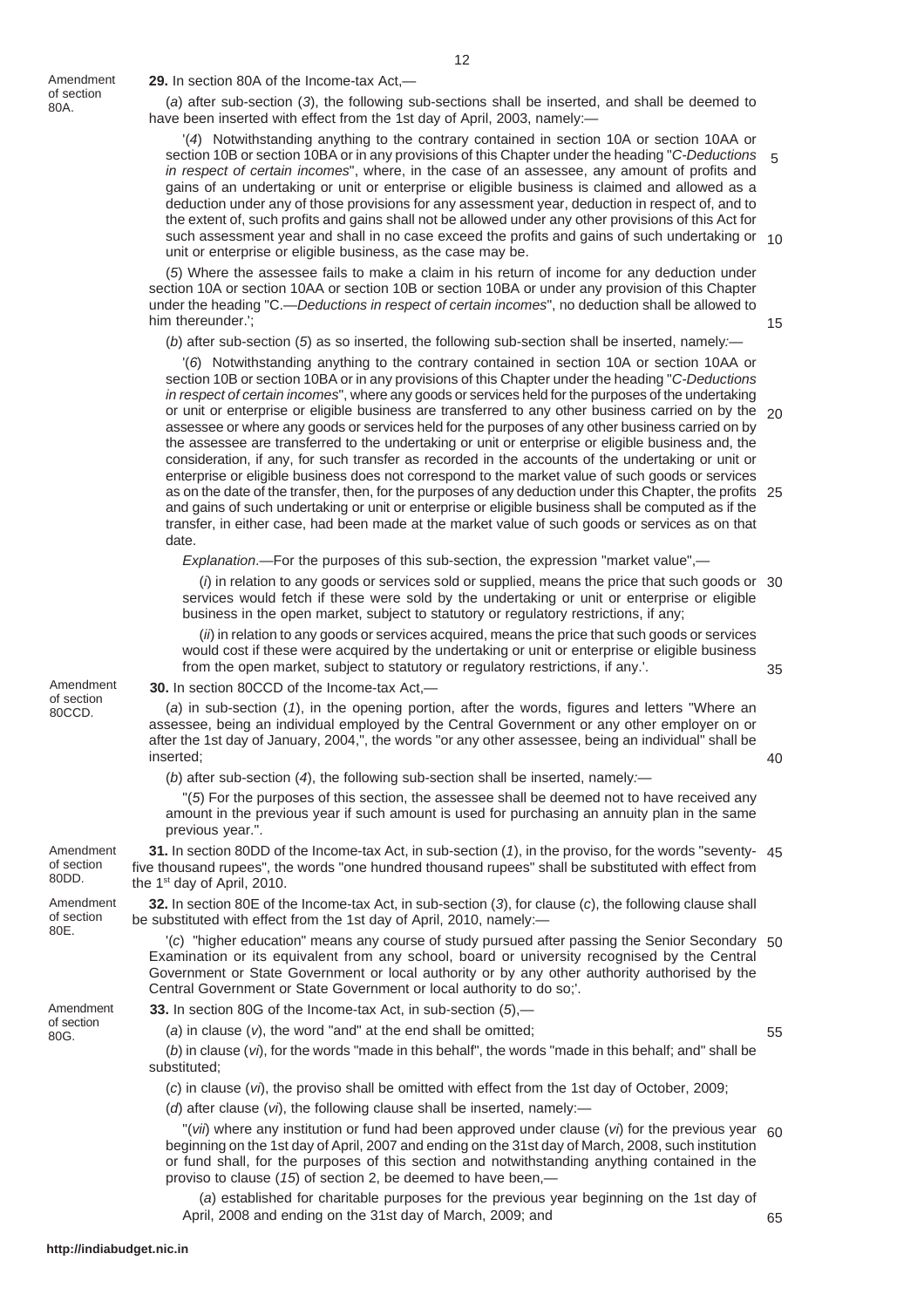(*b*) approved under the said clause (*vi*) for the previous year beginning on the 1st day of April, 2008 and ending on the 31st day of March, 2009.".

**34.** In section 80GGB of the Income-tax Act, after the words "political party", the words "or an Amendment of electoral trust" shall be inserted with effect from the 1st day of April, 2010. section 80GGB.

**35.** In section 80GGC of the Income-tax Act, for the words "to a political party", the words "to a Amendment of policital party or an electoral trust" shall be substituted with effect from the 1st day of April, 2010. **36.** In section 80-IA of the Income-tax Act,— 5

section 80GGC. Amendment of section 80-IA.

(*a*) in sub-section (*1*), the words "or lays and begins to operate a cross-country natural gas distribution network" shall be omitted with effect from the 1<sup>st</sup> day of April, 2010;

(*b*) in sub-section (*3*), the words, brackets and letters "or clause (*vi*)" shall be omitted with effect from the 1<sup>st</sup> day of April, 2010; 10

(*c*) in sub-section (*4*),—

15

20

30

35

45

50

60

(*A*) in clause (*iv*), for the words, figures and letters "the 31st day of March, 2010" wherever they occur, the words, figures and letters "31st day of March, 2011" shall respectively be substituted;

 $(B)$  in clause  $(v)$ , in sub-clause  $(b)$ , for the figures, letters and words "31st day of March, 2008" the figures, letters and words "31st day of March, 2011" shall be substituted and shall be deemed to have been substituted with effect from the 1st day of April, 2008;

(*C*) clause (*vi*) shall be omitted with effect from the 1st day of April, 2010;

(*d*) after sub-section (*13*), for the *Explanation*, the following *Explanation* shall be substituted and shall be deemed to have been substituted with effect from the 1st day of April, 2000, namely:—

"*Explanation*.—For the removal of doubts, it is hereby declared that nothing contained in this section shall apply in relation to a business referred to in sub-section (*4*) which is in the nature of a works contract awarded by any person (including the Central or State Government) and executed by the undertaking or enterprise referred to in sub-section (*1*).".

**37.** In section 80-IB of the Income-tax Act,— 25

Amendment of section 80-IB.

(*a*) for sub-section (*9*), the following sub-section shall be substituted and shall be deemed to have been substituted with effect from the 1<sup>st</sup> day of April, 2000, namely:-

'(*9*) The amount of deduction to an undertaking shall be hundred per cent. of the profits for a period of seven consecutive assessment years, including the initial assessment year, if such undertaking fulfils any of the following, namely:-

(*i*) is located in North-Eastern Region and has begun or begins commercial production of mineral oil before the 1<sup>st</sup> day of April, 1997;

(*ii*) is located in any part of India and has begun or begins commercial production of mineral oil on or after the 1<sup>st</sup> day of April, 1997;

(*iii*) is engaged in refining of mineral oil and begins such refining on or after the 1<sup>st</sup> day of October, 1998.

*Explanation.*— For the purposes of claiming deduction under this sub-section, all blocks licensed under a single contract, which has been awarded under the New Exploration Licencing Policy announced by the Government of India vide Resolution No. O-19018/22/95-ONG.DO.VL, dated

- 10th February, 1999 or has been awarded in pursuance of any law for the time being in force or has been awarded by Central or a State Government in any other manner, shall be treated as a single "undertaking".'; 40
	- (*b*) in sub-section (*9*), as so substituted,—

(*A*) in clause (*iii*), after the words, figures and letters "the 1st day of October, 1998", the words, figures and letters "but not later than the 31<sup>st</sup> day of March, 2012" shall be inserted;

(*B*) after clause (*iii*), the following clause shall be inserted with effect from the 1<sup>st</sup> day of April, 2010, namely:—

'(*iv*) is engaged in commercial production of natural gas in blocks licensed under the VIII Round of bidding for award of exploration contracts (hereafter referred to as "NELP-VIII") under the New Exploration Licencing Policy announced by the Government of India *vide* Resolution No. O-19018/22/95-ONG.DO.VL, dated 10th February, 1999 and begins commercial production of natural gas on or after the 1st day of April, 2009.';

- (*c*) in sub-section (*10*),—
- (*i*) after clause (*d*), the following clauses shall be inserted with effect from the 1st day of April, 2010, namely:— 55

"(*e*) not more than one residential unit in the housing project is allotted to any person not being an individual; and

(*f*) in a case where a residential unit in the housing project is allotted to a person being an individual, no other residential unit in such housing project is allotted to any of the following persons, namely:

- (*i)* the spouse or the minor children of such individual,
- (*ii)* the Hindu undivided family in which such individual is the *karta*,

(*iii)* any person representing such individual, the spouse or the minor children of such individual or the Hindu undivided family in which such individual is the *karta*;";

(*ii*) the following *Explanation* shall be inserted and shall be deemed to have been inserted with effect from the 1st day of April, 2001, namely:— 65

"*Explanation*.—For the removal of doubts, it is hereby declared that nothing contained in this sub-section shall apply to any undertaking which executes the housing project as a works contract awarded by any person (including the Central or State Government).".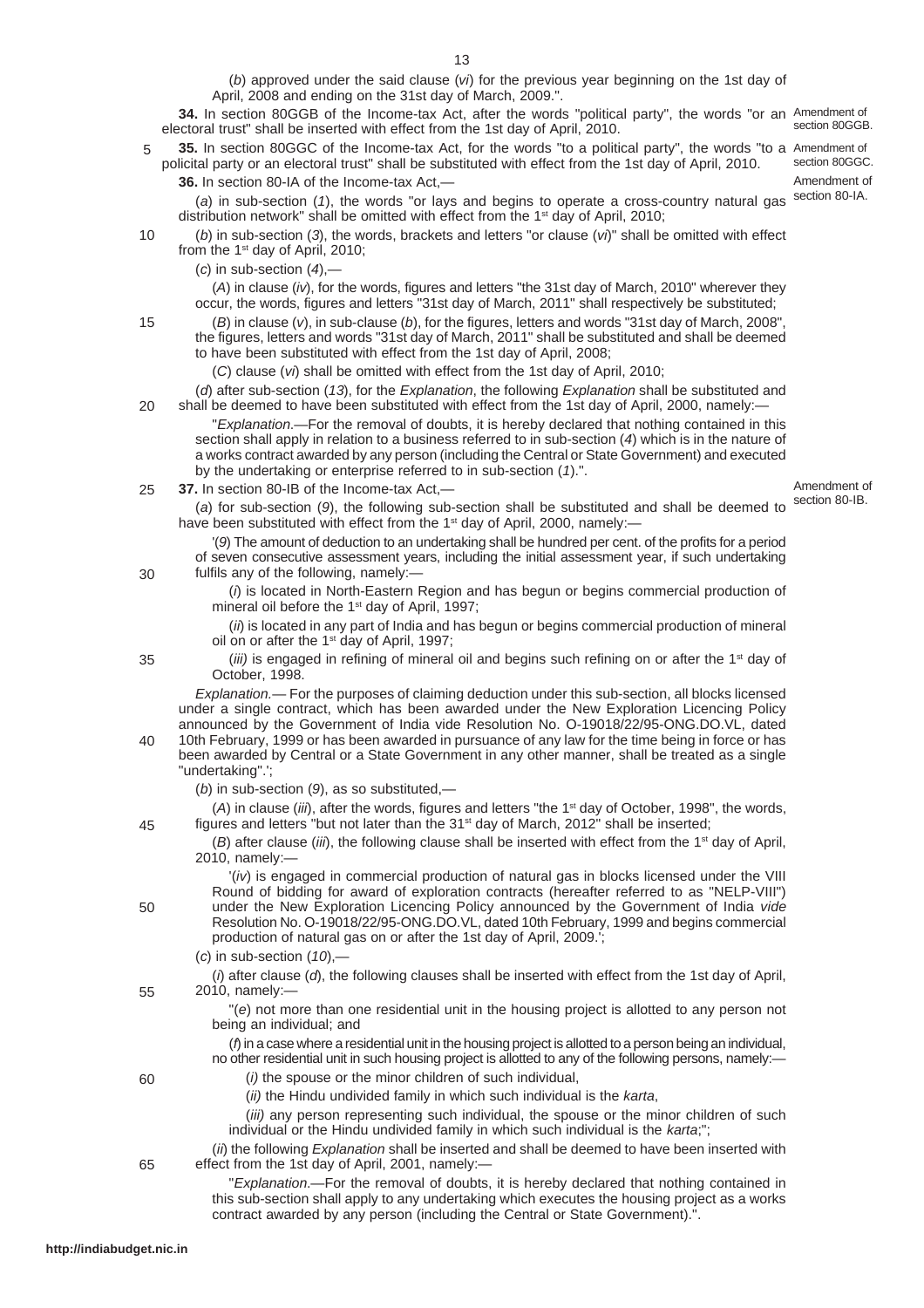**38.** In section 89 of the Income-tax Act, the following proviso shall be inserted with effect from the 1st day of April, 2010, namely:-Amendment of section 89.

> "Provided that no such relief shall be granted in respect of any amount received or receivable by an assessee on his voluntary retirement or termination of his service, in accordance with any scheme or schemes of voluntary retirement or in the case of a public sector company referred to in sub-5 clause (*i*) of clause (*10C*) of section 10, a scheme of voluntary separation, if an exemption in respect of any amount received or receivable on such voluntary retirement or termination of his service or voluntary separation has been claimed by the assessee under clause (*10C*) of section 10 in respect of such, or any other, assessment year.".

Substitution of new section **Agreement** with foreign countries or specified territories.

**39.** For section 90 of the Income-tax Act, the following section shall be substituted with effect from 10 The Section 90. the 1st day of October, 2009, namely :—

> '90. (*1*) The Central Government may enter into an agreement with the Government of any country outside India or specified territory outside India,—

(*a*) for the granting of relief in respect of—

(*i*) income on which have been paid both income-tax under this Act and income-tax in that 15 country or specified territory, as the case may be, or

(*ii*) income-tax chargeable under this Act and under the corresponding law in force in that country or specified territory, as the case may be, to promote mutual economic relations, trade and investment, or

(*b*) for the avoidance of double taxation of income under this Act and under the corresponding 20 law in force in that country or specified territory, as the case may be, or

(*c*) for exchange of information for the prevention of evasion or avoidance of income-tax chargeable under this Act or under the corresponding law in force in that country or specified territory, as the case may be, or investigation of cases of such evasion or avoidance, or

(*d*) for recovery of income-tax under this Act and under the corresponding law in force in that 25 country or specified territory, as the case may be,

and may, by notification in the Official Gazette, make such provisions as may be necessary for implementing the agreement.

(*2*) Where the Central Government has entered into an agreement with the Government of any country outside India or specified territory outside India, as the case may be, under sub-section (*1*) 30 for granting relief of tax, or as the case may be, avoidance of double taxation, then, in relation to the assessee to whom such agreement applies, the provisions of this Act shall apply to the extent they are more beneficial to that assessee.

(*3*) Any term used but not defined in this Act or in the agreement referred to in sub-section (*1*) shall, unless the context otherwise requires, and is not inconsistent with the provisions of this Act or 35 the agreement, have the same meaning as assigned to it in the notification issued by the Central Government in the Official Gazette in this behalf.

*Explanation* 1.— For the removal of doubts, it is hereby declared that the charge of tax in respect of a foreign company at a rate higher than the rate at which a domestic company is chargeable, shall not be regarded as less favourable charge or levy of tax in respect of such foreign company. 40

*Explanation* 2.— For the purposes of this section, "specified territory" means any area outside India which may be notified as such by the Central Government.'.

Amendment of section 92C.

**40.** In section 92C of the Income-tax Act, in sub-section (*2*), for the proviso, the following provisos shall be substituted with effect from the 1<sup>st</sup> day of October, 2009, namely:-

"Provided that where more than one price is determined by the most appropriate method, the 45 arm's length price shall be taken to be the arithmetical mean of such prices:

Provided further that if the variation between the arm's length price so determined and price at which the international transaction has actually been undertaken does not exceed five per cent. of the latter, the price at which the international transaction has actually been undertaken shall be deemed to be the arm's length price.".

50

Insertion of new section 92CB. Power of Board to make safe harbour rules.

'92CB. (*1*) The determination of arm's length price under section 92C or section 92CA shall be subject to safe harbour rules.

**41.** After section 92CA of the Income-tax Act, the following section shall be inserted, namely:—

(*2*) The Board may, for the purposes of sub-section (*1*), make rules for safe harbour.

*Explanation*.—For the purposes of this section, "safe harbour" means circumstances in which 55the income-tax authorities shall accept the transfer price declared by the assessee.'.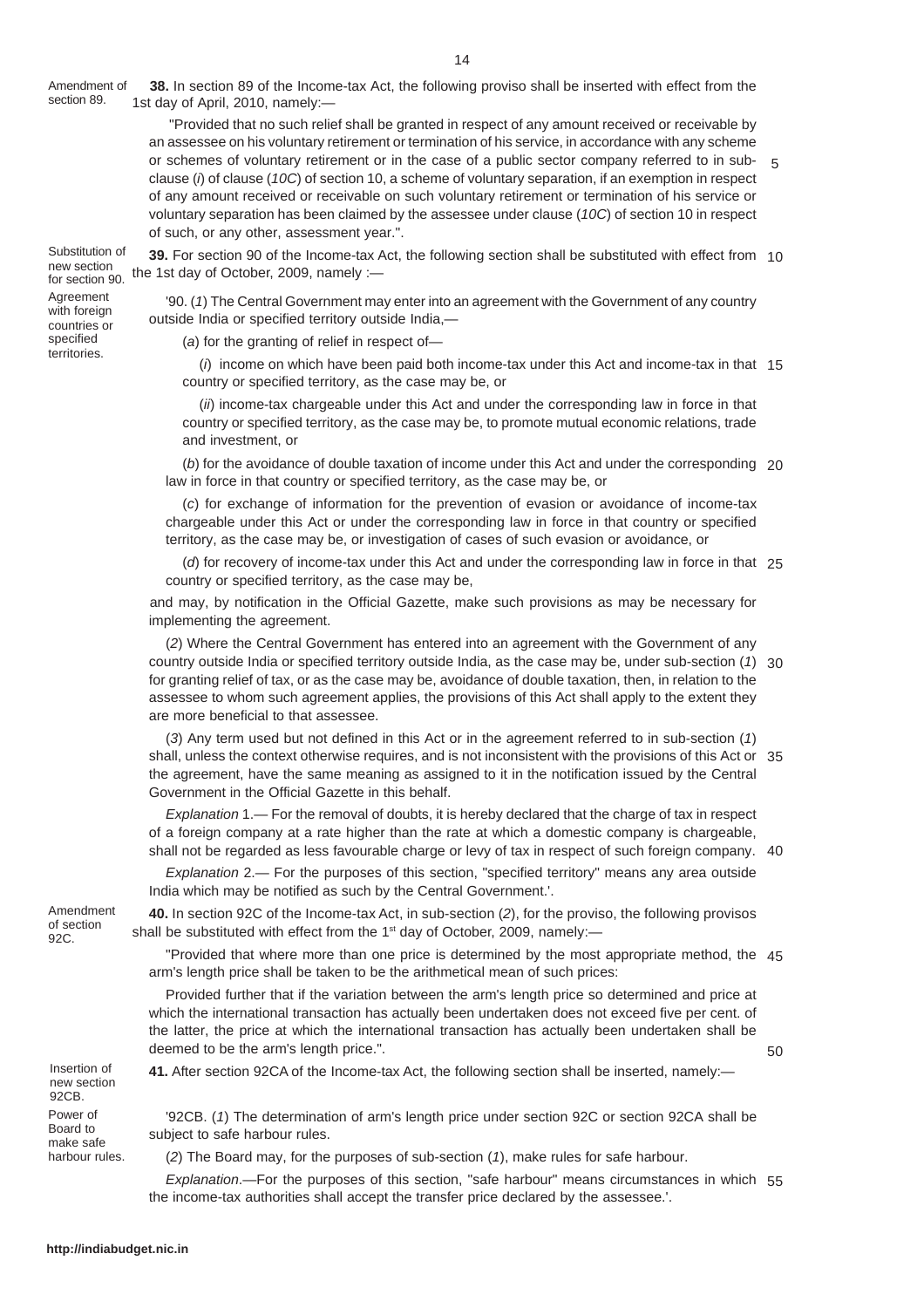**42.** In section 115BBC of the Income-tax Act, in sub-section (*1*), with effect from the 1st day of April, Amendment of 2010, section 115BBC.

(*a*) for clause (*i*), the following clause shall be substituted, namely:—

"(*i*) the amount of income-tax calculated at the rate of thirty per cent of the aggregate of anonymous donation, as exceeds five per cent. of the total income of the assessee or an amount of rupees one lakh, whichever is higher; and";

(*b*) for clause (*ii*), the following clause shall be substituted, namely:—

"(*ii*) the amount of income-tax with which the assessee would have been chargeable had his total income been reduced by the amount of income subject to tax under clause (*i*).".

**43.** In section 115JA of the Income-tax Act, in sub-section (*2*), after the second proviso, in the Amendment of *Explanation*, after clause (*f*), for the words, brackets and letters "if any amount referred to in clauses (*a*) section 115JA. to (*f*) is debited to the profit and loss account, and as reduced by,—" the following shall be substituted and shall be deemed to have been substituted with effect from the 1st day of April, 1998, namely:— 10

"(*g*) the amount or amounts set aside as provision for diminution in the value of any asset,

if any amount referred to in clauses (*a*) to (*g*) is debited to the profit and loss account, and as reduced by —" 15

**44.** In section 115JAA of the Income-tax Act, in sub-section (*3A*), for the words "seventh assessment Amendment of year", the words "tenth assessment year" shall be substituted with effect from the 1st day of April, 2010. section

**45.** In section 115JB of the Income-tax Act,—-

5

115JAA. Amendment of section 115JB.

(*a*) in sub-section (*1*), with effect from the 1st day of April, 2010,— 20

> (*i*) for the words, figures and letters "the 1st day of April, 2007", the words, figures and letters "the 1st day of April, 2010" shall be substituted;

> (*ii*) for the words "ten per cent.", at both the places where they occur, the words "fifteen per cent." shall be substituted;

(*b*) in sub-section (*2*), after the second proviso, in *Explanation* 1, after clause (*h*), for the words, brackets and letters "if any amount referred to in clauses (*a*) to (*h*) is debited to the profit and loss account, and as reduced by-", the following shall be substituted and shall be deemed to have been substituted with effect from the 1st day of April, 2001, namely*:—*- 25

"(*i*) the amount or amounts set aside as provision for diminution in the value of any asset,

if any amount referred to in clauses (*a*) to (*i*) is debited to the profit and loss account, and as reduced  $by,$ 30

46. In section 115-O of the Income-tax Act, for sub-section (1A), the following shall be substituted, Amendment of section 115-O. namely:—

- "(*1A*) The amount referred to in sub-section (*1*) shall be reduced by,—
- (*i*) the amount of dividend, if any, received by the domestic company during the financial year, if— 35
	- (*a*) such dividend is received from its subsidiary;
	- (*b*) the subsidiary has paid tax under this section on such dividend; and

(*c*) the domestic company is not a subsidiary of any other company:

Provided that the same amount of dividend shall not be taken into account for reduction more than once; 40

(*ii*) the amount of dividend, if any, paid to any person for, or on behalf of, the New Pension System Trust referred to in clause (*44*) of section 10.

*Explanation*.— For the purposes of this sub-section, a company shall be a subsidiary of another company, if such other company, holds more than half in nominal value of the equity share capital of the company." .

**47.** In section 115WE of the Income-tax Act, in sub-section (*1B*), for the words, figures and letters Amendment of "after the 31st day of March, 2009", the words, figures and letters "after the 31st day of March, 2010" section shall be substituted. 115WE.

**48.** After section 115WL of the Income-tax Act, the following section shall be inserted, namely:— Insertion of new section 115WM.

"115WM. Nothing contained in this Chapter shall apply, in respect of any assessment for the Chapter XII-H assessment year commencing on the 1st day of April, 2010 or any subsequent assessment year.". not to apply after a certain date. 50

45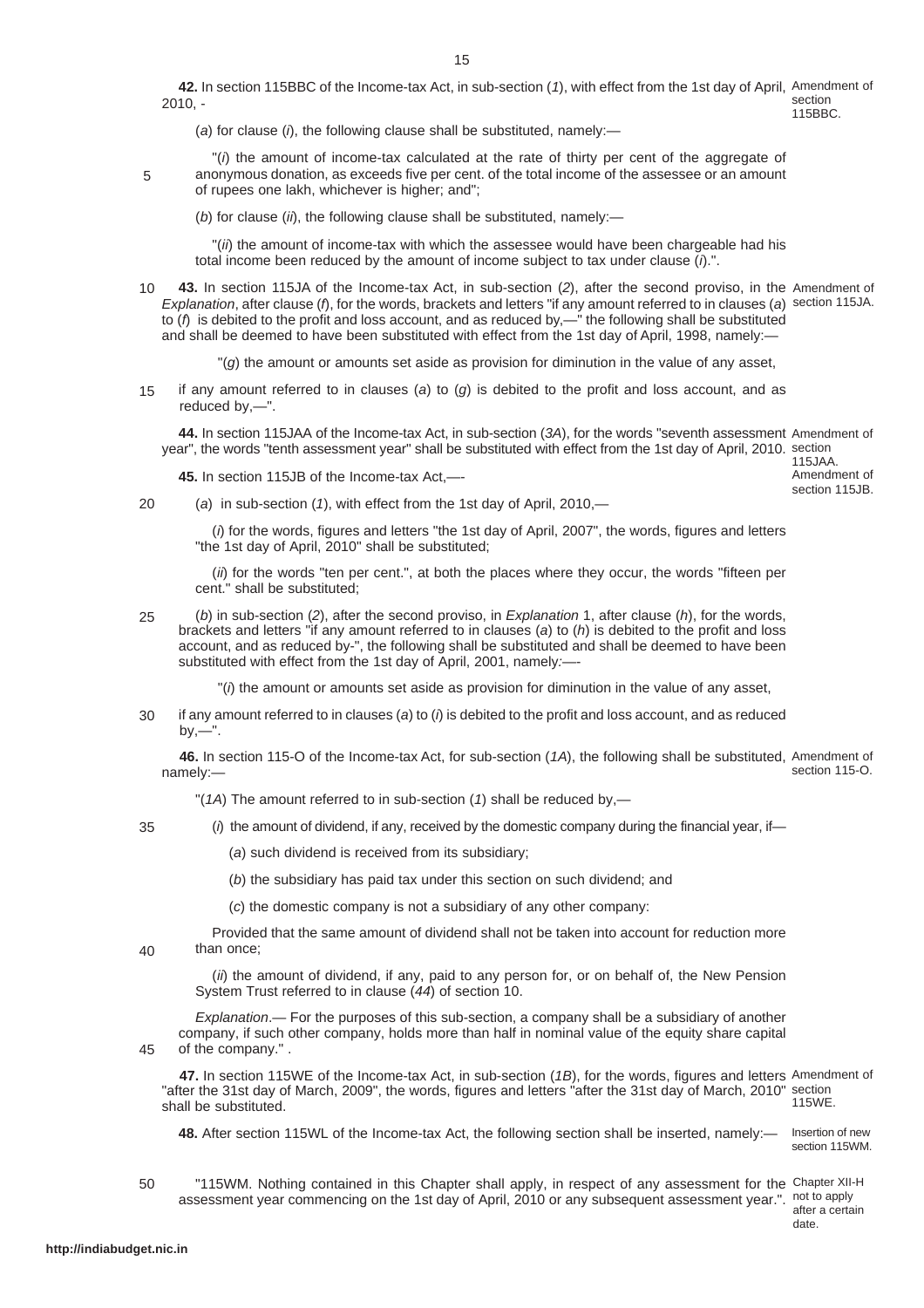16

Amendment of section 131.

**49.** In section 131 of the Income-tax Act, in sub-section (*1*), for the words "and Chief Commissioner or Commissioner", the words ", Chief Commissioner or Commissioner and the Dispute Resolution Panel referred to in clause (*a*) of sub-section (*15*) of section 144C" shall be substituted with effect from the 1st day of October, 2009.

Amendment of section 132.

**50.** In section 132 of the Income-tax Act,—

5

(*a*) in sub-section (*1*),—

(*i*) for the words "Where the Director General or Director or the Chief Commissioner or Commissioner or any such Joint Director or Joint Commissioner as may be empowered in this behalf by the Board,", the words "Where the Director General or Director or the Chief Commissioner or Commissioner or Additional Director or Additional Commissioner" shall be 10 substituted and shall be deemed to have been substituted with effect from the 1st day of June, 1994;

(*ii*) after the words "Where the Director General or Director or the Chief Commissioner or Commissioner or Additional Director or Additional Commissioner" as so substituted, the words "or Joint Director or Joint Commissioner" shall be inserted and shall be deemed to have been 15 inserted with effect from the 1st day of October, 1998;

(*iii*) in clause (*A*), after the words "may authorise any", the words "Additional Director or Additional Commissioner or" shall be inserted and shall be deemed to have been inserted with effect from the 1st day of June, 1994;

(*iv*) in clause (*B*), after the word "such", the words "Additional Director or Additional Commissioner 20 or" shall be inserted and shall be deemed to have been inserted with effect from the 1st day of June, 1994;

(*v*) after the third proviso, the following proviso shall be inserted, namely *:—*

"Provided also that no authorisation shall be issued by the Additional Director or Additional Commissioner or Joint Director or Joint Commissioner on or after the 1st day of October, 2009 25 unless he has been empowered by the Board to do so.";

(*b*) in sub-section (*1A*),—

(*i*) for the words "Commissioner or any such Joint Director or Joint Commissioner as may be empowered in this behalf by the Board", the words "Commissioner or Additional Director or Additional Commissioner" shall be substituted and shall be deemed to have been substituted 30 with effect from the 1st day of June, 1994;

(*ii*) after the words "Commissioner or Additional Director or Additional Commissioner" as so substituted, the words "or Joint Director or Joint Commissioner" shall be inserted and shall be deemed to have been inserted with effect from the 1st day of October, 1998.

Amendment of section 132A.

**51.** In section 132A of the Income-tax Act, in sub-section (*1*), after clause (*c*), after the words "Chief 35 Commissioner or Commissioner may authorise any", the words "Additional Director, Additional Commissioner," shall be inserted and shall be deemed to have been inserted with effect from the 1st day of June, 1994.

| Amendment<br>of section         | 52. In section 139A of the Income-tax Act, with effect from the 1st day of October, 2009,—                                                                   |    |  |
|---------------------------------|--------------------------------------------------------------------------------------------------------------------------------------------------------------|----|--|
| 139A.                           | (a) in sub-section (5B), in clause $(iv)$ , the word "quarterly" shall be omitted;                                                                           | 40 |  |
|                                 | (b) in sub-section $(5D)$ , in clause $(iii)$ , the word "quarterly" shall be omitted.                                                                       |    |  |
| Amendment<br>of section<br>140. | 53. In section 140 of the Income-tax Act, after clause (cc), the following clause shall be inserted with<br>effect from the 1st day of April, 2010, namely:- |    |  |

"(*cd*) in the case of a limited liability partnership, by the designated partner thereof, or where for any unavoidable reason such designated partner is not able to sign and verify the return, or where 45there is no designated partner as such, by any partner thereof.".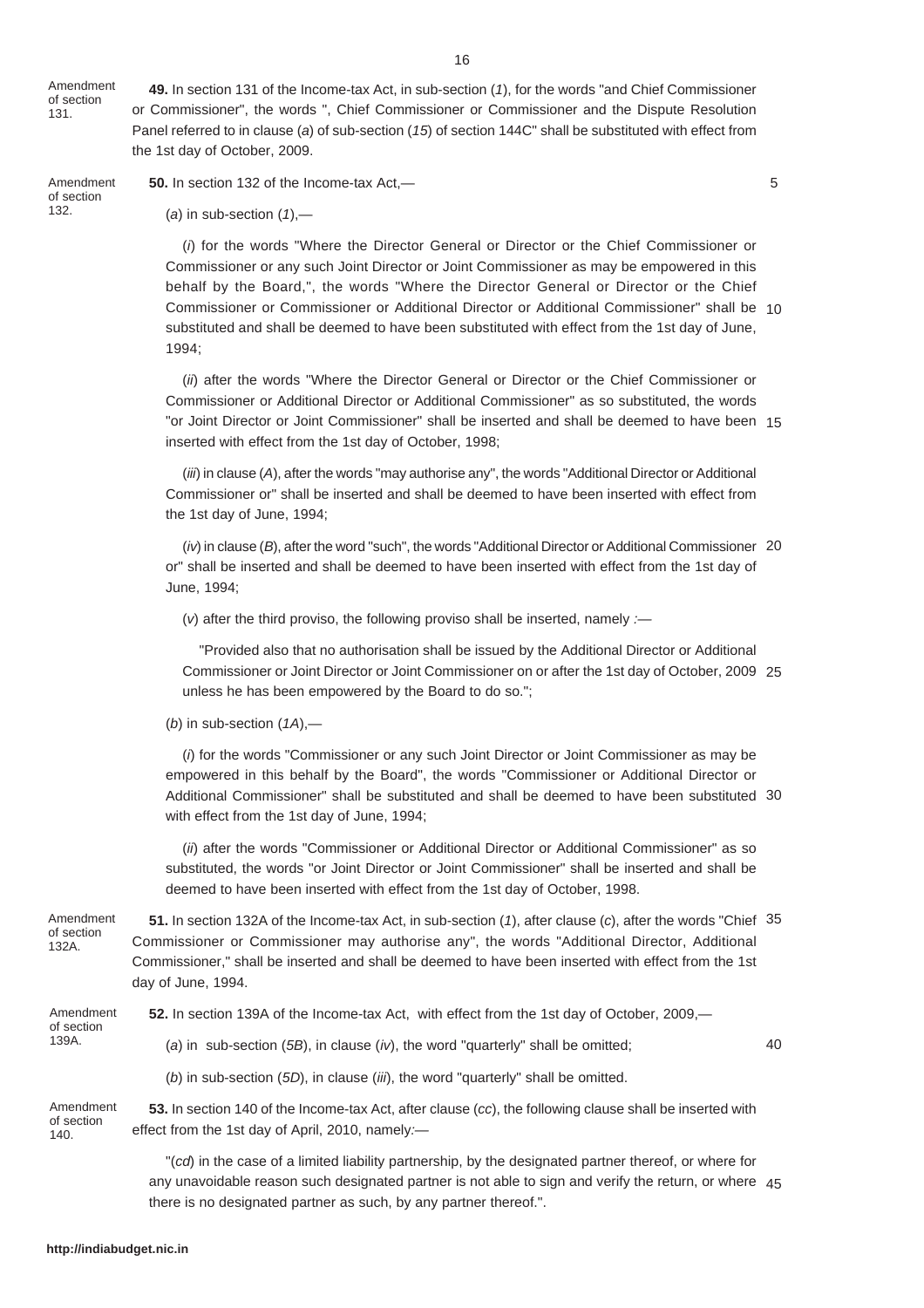**54.** In section 143 of the Income-tax Act, in sub-section (*1B*), for the words, figures and letters "after Amendment the 31st day of March, 2009", the words, figures and letters "after the 31st day of March, 2010" shall be of section substituted. 143.

**55.** After section 144B of the Income-tax Act, the following section shall be inserted, Insertion of 5 namely: new section

144C.

'144C. (*1*) The Assessing Officer shall, notwithstanding anything to the contrary contained in this Reference to Act, in the first instance, forward a draft of the proposed order of assessment (hereafter in this dispute section referred to as the draft order) to the eligible assessee if he proposes to make, on or after the <sup>resolution</sup> 1st day of October, 2009, any variation in the income or loss returned which is prejudicial to the <sup>panel.</sup> interest of such assessee.

10

15

(*2*) On receipt of the draft order, the eligible assessee shall, within thirty days of the receipt by him of the draft order,—

(*a*) file his acceptance of the variations to the Assessing Officer; or

(*b*) file his objections, if any, to such variation with,—

(*i*) the Dispute Resolution Panel; and

(*ii*) the Assessing Officer.

(*3*) The Assessing Officer shall complete the assessment on the basis of the draft order, if—

(*a*) the assessee intimates to the Assessing Officer the acceptance of the variation; or

(*b*) no objections are received within the period specified in sub-section (*2*).

(*4*) The Assessing Officer shall, notwithstanding anything contained in section 153, pass the assessment order under sub-section (*3*) within one month from the end of the month in which,— 20

(*a*) the acceptance is received; or

(*b*) the period of filing of objections under sub-section (*2*) expires.

(*5*) The Dispute Resolution Panel shall, in a case where any objection is received under sub-section (*2*), issue such directions, as it thinks fit, for the guidance of the Assessing Officer to enable him to 25 complete the assessment.

(*6*) The Dispute Resolution Panel shall issue the directions referred to in sub-section (*5*), after considering the following, namely:—

(*a*) draft order;

(*b*) objections filed by the assessee; 30

(*c*) evidence furnished by the assessee;

(*d*) report, if any, of the Assessing Officer, Valuation Officer or Transfer Pricing Officer or any other authority;

(*e*) records relating to the draft order;

(*f*) evidence collected by, or caused to be collected by, it; and 35

(*g*) result of any enquiry made by, or caused to be made by, it.

(*7*) The Dispute Resolution Panel may, before issuing any directions referred to in sub-section  $(5, -$ 

(*a*) make such further enquiry, as it thinks fit; or

- 40
- (*b*) cause any further enquiry to be made by any income-tax authority and report the result of the same to it.

(*8*) The Dispute Resolution Panel may confirm, reduce or enhance the variations proposed in the draft order so, however, that it shall not set aside any proposed variation or issue any direction under sub-section (*5*) for further enquiry and passing of the assessment order.

45

(*9*) If the members of the Dispute Resolution Panel differ in opinion on any point, the point shall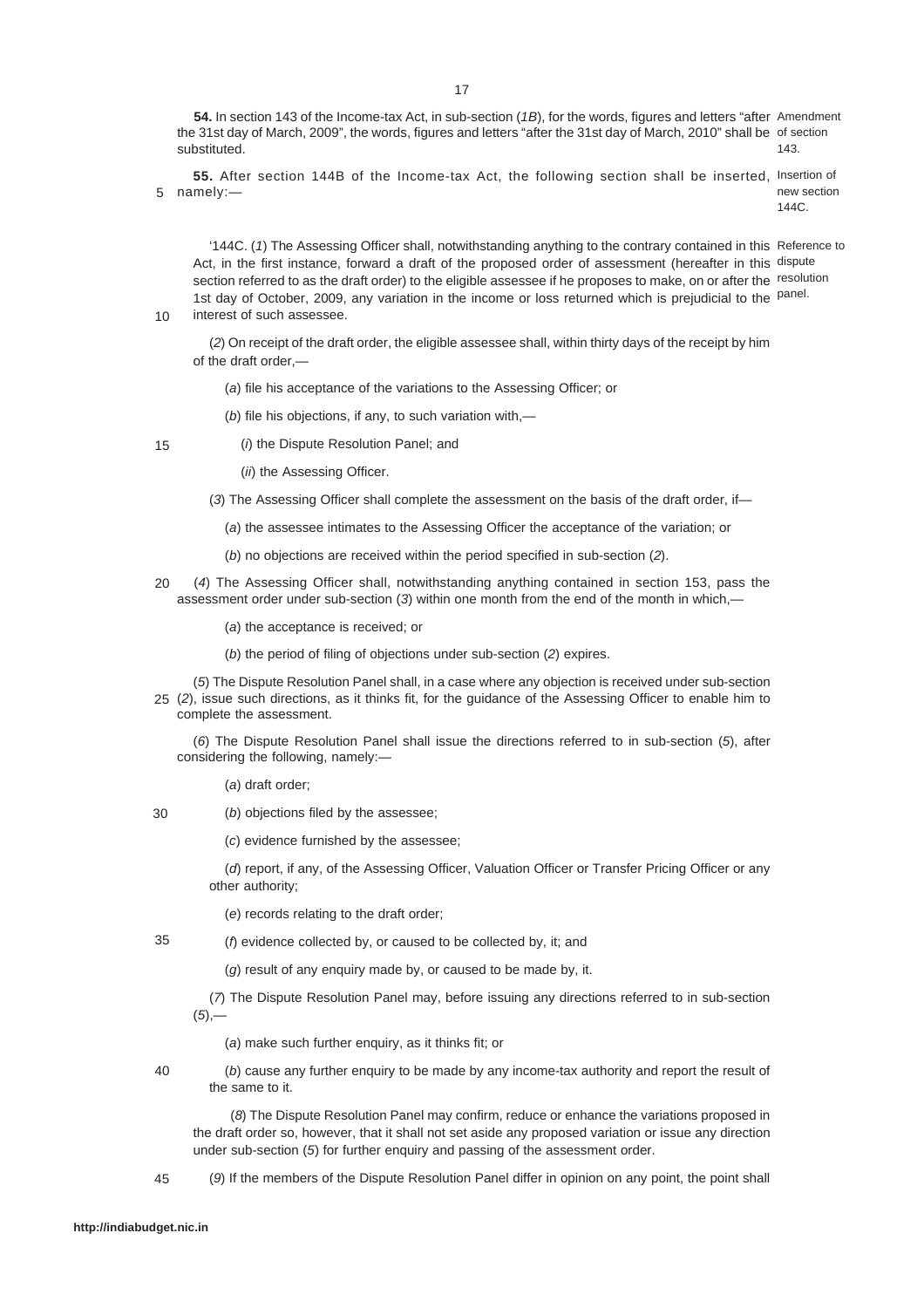be decided according to the opinion of the majority of the members.

(*10*) Every direction issued by the Dispute Resolution Panel shall be binding on the Assessing Officer.

(*11*) No direction under sub-section (*5*) shall be issued unless an opportunity of being heard is given to the assessee and the Assessing Officer on such directions which are prejudicial to the 5 interest of the assessee or the interest of the revenue, respectively.

(*12*) No direction under sub-section (*5*) shall be issued after nine months from the end of the month in which the draft order is forwarded to the eligible assessee.

(*13*) Upon receipt of the directions issued under sub-section (*5*), the Assessing Officer shall, in conformity with the directions, complete, notwithstanding anything to the contrary contained in section 10 153, the assessment without providing any further opportunity of being heard to the assessee, within one month from the end of the month in which such direction is received.

(*14*) The Board may make rules for the purposes of the efficient functioning of the Dispute Resolution Panel and expeditious disposal of the objections filed under sub-section (*2*) by the eligible assessee.

15

(*15*) For the purposes of this section,—

(*a*) "Dispute Resolution Panel" means a collegium comprising of three Commissioners of Income-tax constituted by the Board for this purpose;

(*b*) "eligible assessee" means,—

(*i*) any person in whose case the variation referred to in sub-section (*1*) arises as a 20 consequence of the order of the Transfer Pricing Officer passed under sub-section (*3*) of section 92CA; and

(*ii*) any foreign company.'.

**56.** For section 145A of the Income-tax Act, the following section shall be substituted with effect new section for from the 1st day of April, 2010, namely:— Substitution of  $25$ 

section 145A. Method of accounting in certain cases.

'145A. Notwithstanding anything to the contrary contained in section 145,—

(*a*) the valuation of purchase and sale of goods and inventory for the purposes of determining the income chargeable under the head "Profits and gains of business or profession" shall be-

(*i*) in accordance with the method of accounting regularly employed by the assessee; and

(*ii*) further adjusted to include the amount of any tax, duty, cess or fee (by whatever name 30 called) actually paid or incurred by the assessee to bring the goods to the place of its location and condition as on the date of valuation.

*Explanation.*—For the purposes of this section, any tax, duty, cess or fee (by whatever name called) under any law for the time being in force, shall include all such payment notwithstanding any right arising as a consequence to such payment.

(*b*) interest received by an assessee on compensation or on enhanced compensation, as the case may be, shall be deemed to be the income of the year in which it is received.'.

Amendment of section 147.

**57.** In section 147 of the Income-tax Act, after *Explanation* 2, the following *Explanation* shall be inserted and shall be deemed to have been inserted with effect from the 1st day of April, 1989, namely:—

"*Explanation* 3.—For the purpose of assessment or reassessment under this section, the Assessing 40 Officer may assess or reassess the income in respect of any issue, which has escaped assessment, and such issue comes to his notice subsequently in the course of the proceedings under this section, notwithstanding that the reasons for such issue have not been included in the reasons recorded under sub-section (*2*) of section 148.".

**58.** After section 167B of the Income-tax Act, the following section shall be inserted with effect from 45 the 1st day of April, 2010, namely:— Insertion of new section

167C. Liability of partners of limited liability partnership in liquidation.

"167C. Notwithstanding anything contained in the Limited Liability Partnership Act, 2008, where any tax due from a limited liability partnership in respect of any income of any previous year or from any other person in respect of any income of any previous year during which such other person was a limited liability partnership cannot be recovered, in such case, every person who was a partner of 50

6 of 2009.

35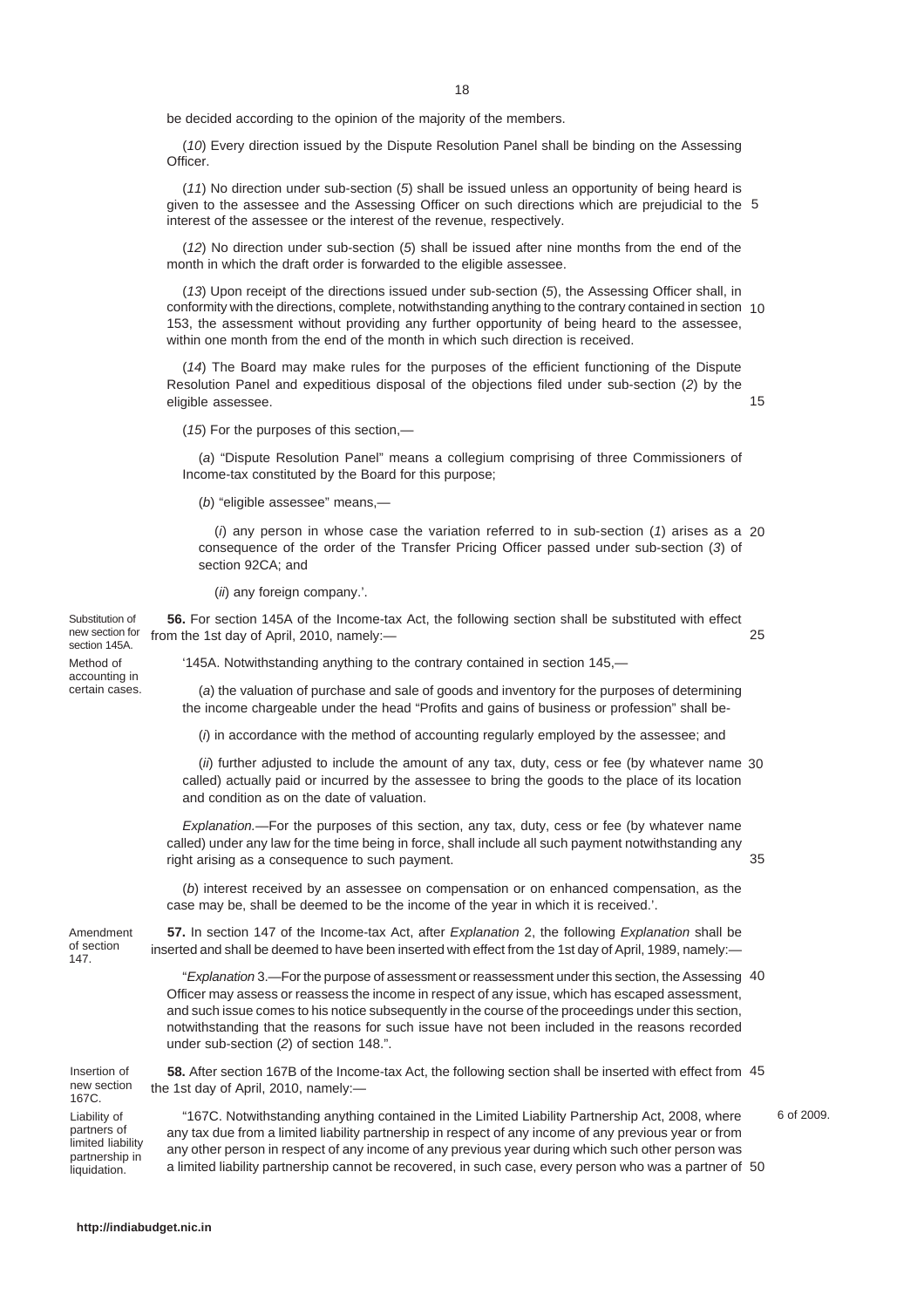the limited liability partnership at any time during the relevant previous year, shall be jointly and severally liable for the payment of such tax unless he proves that the non-recovery cannot be attributed to any gross neglect, misfeasance or breach of duty on his part in relation to the affairs of the limited liability partnership.".

**59.** In section 194A of the Income-tax Act, in sub-section (*3*), in clause (*x*), after the words "public Amendment sector company" at both the places where they occur, the words "or scheduled bank" shall be inserted. Of section 194A. 5

**60.** For section 194C of the Income-tax Act, the following section shall be substituted with effect Substitution of from the 1st day of October, 2009, namely:—

new section for section 194C.

'194C. (*1*) Any person responsible for paying any sum to any resident (hereafter in this section Payments to referred to as the contractor) for carrying out any work (including supply of labour for carrying out contractors. any work) in pursuance of a contract between the contractor and a specified person shall, at the time of credit of such sum to the account of the contractor or at the time of payment thereof in cash or by issue of a cheque or draft or by any other mode, whichever is earlier, deduct an amount equal to— 10

(*i*) one per cent. where the payment is being made or credit is being given to an individual or a Hindu undivided family; 15

(*ii*) two per cent. where the payment is being made or credit is being given to a person other than an individual or a Hindu undivided family,

of such sum as income-tax on income comprised therein.

(*2*) Where any sum referred to in sub-section (*1*) is credited to any account, whether called "Suspense account" or by any other name, in the books of account of the person liable to pay such income, such crediting shall be deemed to be credit of such income to the account of the payee and the provisions of this section shall apply accordingly.  $20$ 

(*3*) Where any sum is paid or credited for carrying out any work mentioned in sub-clause (*e*) of clause (*iv*) of the *Explanation*, tax shall be deducted at source— 25

(*i*) on the invoice value excluding the value of material, if such value is mentioned separately in the invoice; or

(*ii*) on the whole of the invoice value, if the value of material is not mentioned separately in the invoice.

(*4*) No individual or Hindu undivided family shall be liable to deduct income-tax on the sum credited or paid to the account of the contractor where such sum is credited or paid exclusively for personal purposes of such individual or any member of Hindu undivided family. 30

(*5*) No deduction shall be made from the amount of any sum credited or paid or likely to be credited or paid to the account of, or to, the contractor, if such sum does not exceed twenty thousand rupees:

35

Provided that where the aggregate of the amounts of such sums credited or paid or likely to be credited or paid during the financial year exceeds fifty thousand rupees, the person responsible for paying such sums referred to in sub-section (*1*) shall be liable to deduct income-tax under this section.

(*6*) No deduction shall be made from any sum credited or paid or likely to be credited or paid during the previous year to the account of a contractor during the course of business of plying, hiring or leasing goods carriages, on furnishing of his Permanent Account Number, to the person paying or crediting such sum.  $\overline{40}$ 

(*7*) The person responsible for paying or crediting any sum to the person referred to in subsection (6) shall furnish, to the prescribed income-tax authority or the person authorised by it, such particulars, in such form and within such time as may be prescribed. 45

*Explanation*.—For the purposes of this section,—

(*i*) "specified person" shall mean,—

(*a*) the Central Government or any State Government; or

(*b*) any local authority; or

(*c*) any corporation established by or under a Central, State or Provincial Act; or

(*d*) any company; or

50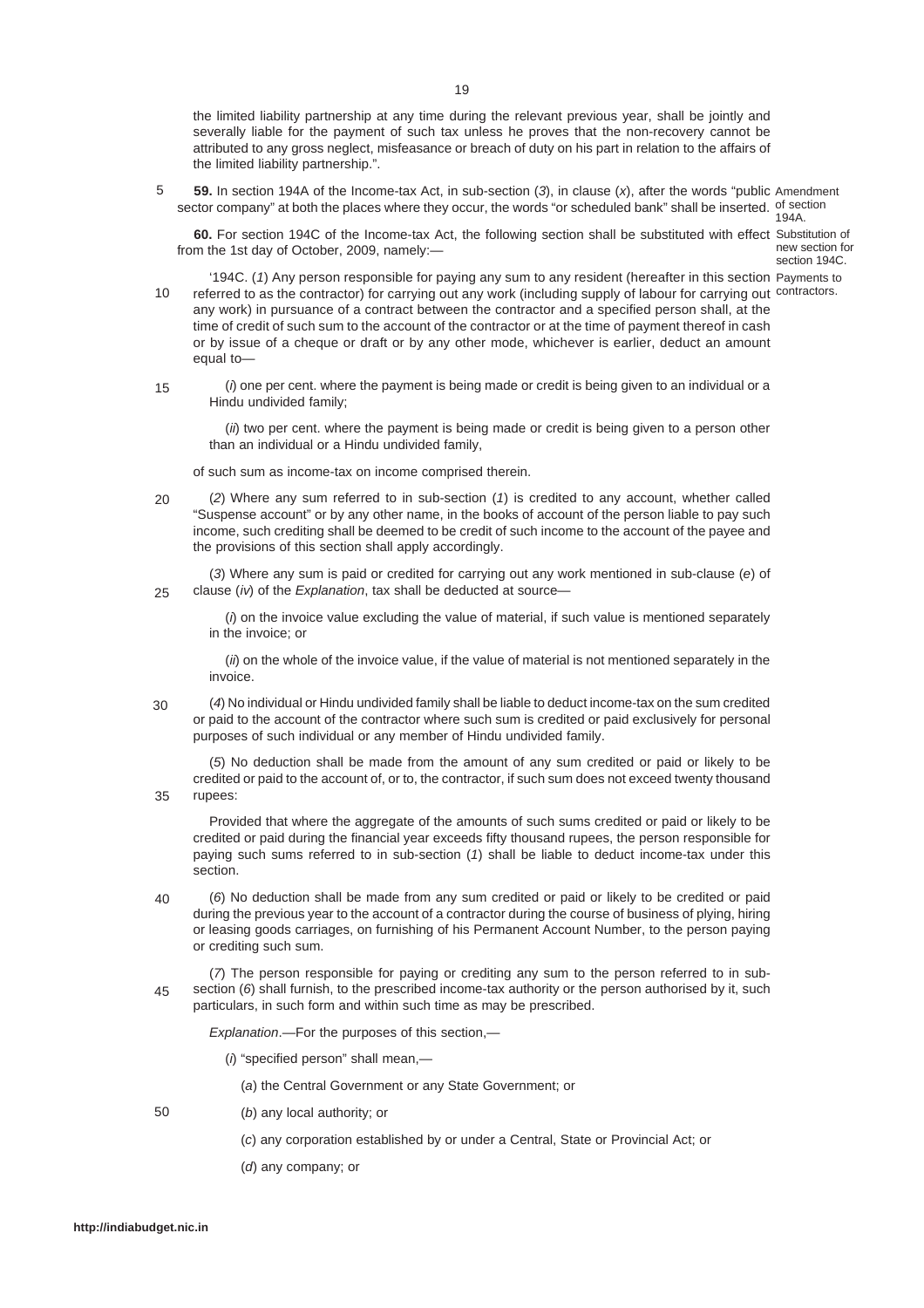(*e*) any co-operative society; or

(*f*) any authority, constituted in India by or under any law, engaged either for the purpose of dealing with and satisfying the need for housing accommodation or for the purpose of planning, development or improvement of cities, towns and villages, or for both; or

(*g*) any society registered under the Societies Registration Act, 1860 or under any law 5 corresponding to that Act in force in any part of India; or 21 of 1860.

(*h*) any trust; or

(*i*) any university established or incorporated by or under a Central, State or Provincial Act and an institution declared to be a university under section 3 of the University Grants Commission Act, 1956; or

(*j*) any Government of a foreign State or a foreign enterprise or any association or body established outside India; or

(*k*) any firm; or

(*l*) any person, being an individual or a Hindu undivided family or an association of persons or a body of individuals, if such person,—

15

3 of 1956. 10

(*A*) does not fall under any of the preceding sub-clauses; and

(*B*) is liable to audit of accounts under clause (*a*) or clause (*b*) of section 44AB during the financial year immediately preceding the financial year in which such sum is credited or paid to the account of the contractor;

(*ii*) "goods carriage" shall have the meaning assigned to it in the *Explanation* to sub-section (*7*) 20 of section 44AE;

(*iii*) "contract" shall include sub-contract;

(*iv*) "work" shall include—

(*a*) advertising;

(*b*) broadcasting and telecasting including production of programmes for such broadcasting 25 or telecasting;

(*c*) carriage of goods or passengers by any mode of transport other than by railways;

(*d*) catering;

(*e*) manufacturing or supplying a product according to the requirement or specification of a customer by using material purchased from such customer,  $30$ 

but does not include manufacturing or supplying a product according to the requirement or specification of a customer by using material purchased from a person, other than such customer.'.

**61.** In section 194-I of the Income-tax Act, for clauses (*a*), (*b*) and (*c*), the following clauses shall be section 194-I. substituted with effect from the 1st day of October, 2009, namely:-Amendment of

"(*a*) two per cent. for the use of any machinery or plant or equipment; and

35

 (*b*) ten per cent. for the use of any land or building (including factory building) or land appurtenant to a building (including factory building) or furniture or fittings:".

**62.** In section 197A of the Income-tax Act, after sub-section (*1D*), the following sub-section shall be inserted, namely:— Amendment of section 197A.

> "(*1E*) Notwithstanding anything contained in this Chapter, no deduction of tax shall be made from 40 any payment to any person for, or on behalf of, the New Pension System Trust referred to in clause (*44*) of section 10.".

**63.** In section 200 of the Income-tax Act, in sub-section (*3*), for the words, figures and letters ''prepare quarterly statements for the period ending on the 30th June, the 30th September, the 31st December and the 31st March in each financial year'', the words "prepare such statements for such period as 45 may be prescribed" shall be substituted with effect from the 1st day of October, 2009. Amendment of section 200.

**64.** After section 200 of the Income-tax Act, the following section shall be inserted with effect from section 200A. the 1st day of April, 2010, namely:-Insertion of new

'200A.(*1*) Where a statement of tax deduction at source has been made by a person deducting any sum (hereafter referred to in this section as deductor) under section 200, such statement shall 50be processed in the following manner, namely:— Processing of statements of tax deducted at source.

**http://indiabudget.nic.in**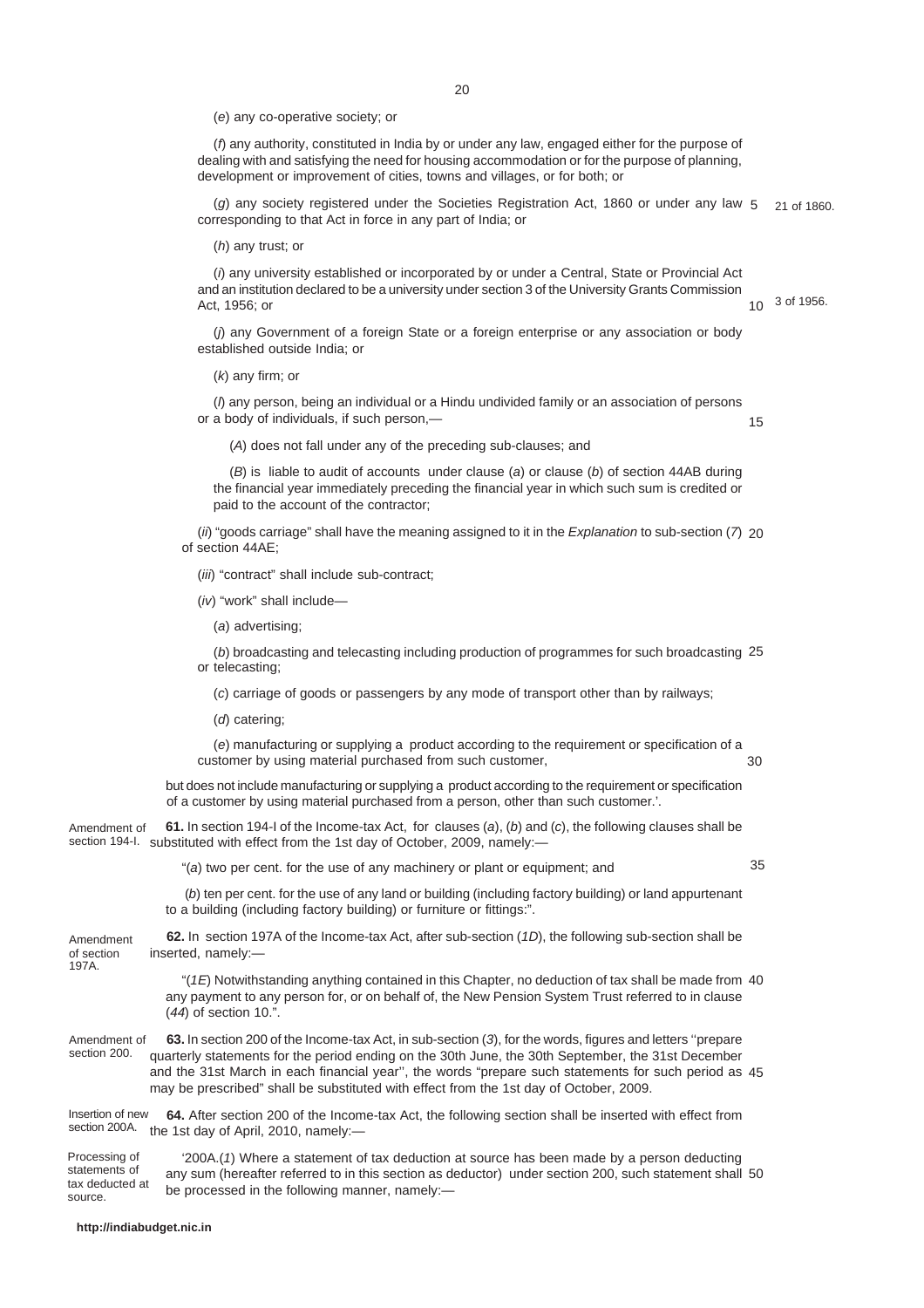(*a*) the sums deductible under this Chapter shall be computed after making the following adjustments, namely:—

(*i*) any arithmetical error in the statement; or

(*ii*) an incorrect claim, apparent from any information in the statement;

5

10

(*b*) the interest, if any, shall be computed on the basis of the sums deductible as computed in the statement;

(*c*) the sum payable by, or the amount of refund due to, the deductor shall be determined after adjustment of amount computed under clause (*b*) against any amount paid under section 200 and section 201, and any amount paid otherwise by way of tax or interest;

(*d*) an intimation shall be prepared or generated and sent to the deductor specifying the sum determined to be payable by, or the amount of refund due to, him under clause (*c*); and

(*e*) the amount of refund due to the deductor in pursuance of the determination under clause (*c*) shall be granted to the deductor:

Provided that no intimation under this sub-section shall be sent after the expiry of one year from the end of the financial year in which the statement is filed. 15

*Explanation*.—For the purposes of this sub-section, "an incorrect claim apparent from any information in the statement" shall mean a claim, on the basis of an entry, in the statement—

(*i*) of an item, which is inconsistent with another entry of the same or some other item in such statement;

20

(*ii*) in respect of rate of deduction of tax at source, where such rate is not in accordance with the provisions of this Act;

(*2*) For the purposes of processing of statements under sub-section (*1*), the Board may make a scheme for centralised processing of statements of tax deducted at source to expeditiously determine the tax payable by, or the refund due to, the deductor as required under the said sub-section.

**65.** In section 201 of the Income-tax Act,— 25

Amendment of section 201.

(*a*) in sub-section (*1A*), for the words "the quarterly statement for each quarter", the words "the statement" shall be substituted with effect from the 1st day of October, 2009;

(*b*) after sub-section (*2*), the following sub-sections shal be inserted with effect from the 1st day of April, 2010, namely:—

30

''(*3*) No order shall be made under sub-section (*1*) deeming a person to be an assessee in default for failure to deduct the whole or any part of the tax from a person resident in India, at any time after the expiry of—

(*i*) two years from the end of the financial year in which the statement is filed in a case where the statement referred to in section 200 has been filed;

35

(*ii*) four years from the end of the financial year in which payment is made or credit is given, in any other case:

Provided that such order for a financial year commencing on or before the 1st day of April, 2007 may be passed at any time on or before the 31st day of March, 2011.

(*4*) The provisions of sub-clause (*ii*) of sub-section (*3*) of section 153 and of *Explanation* 1 to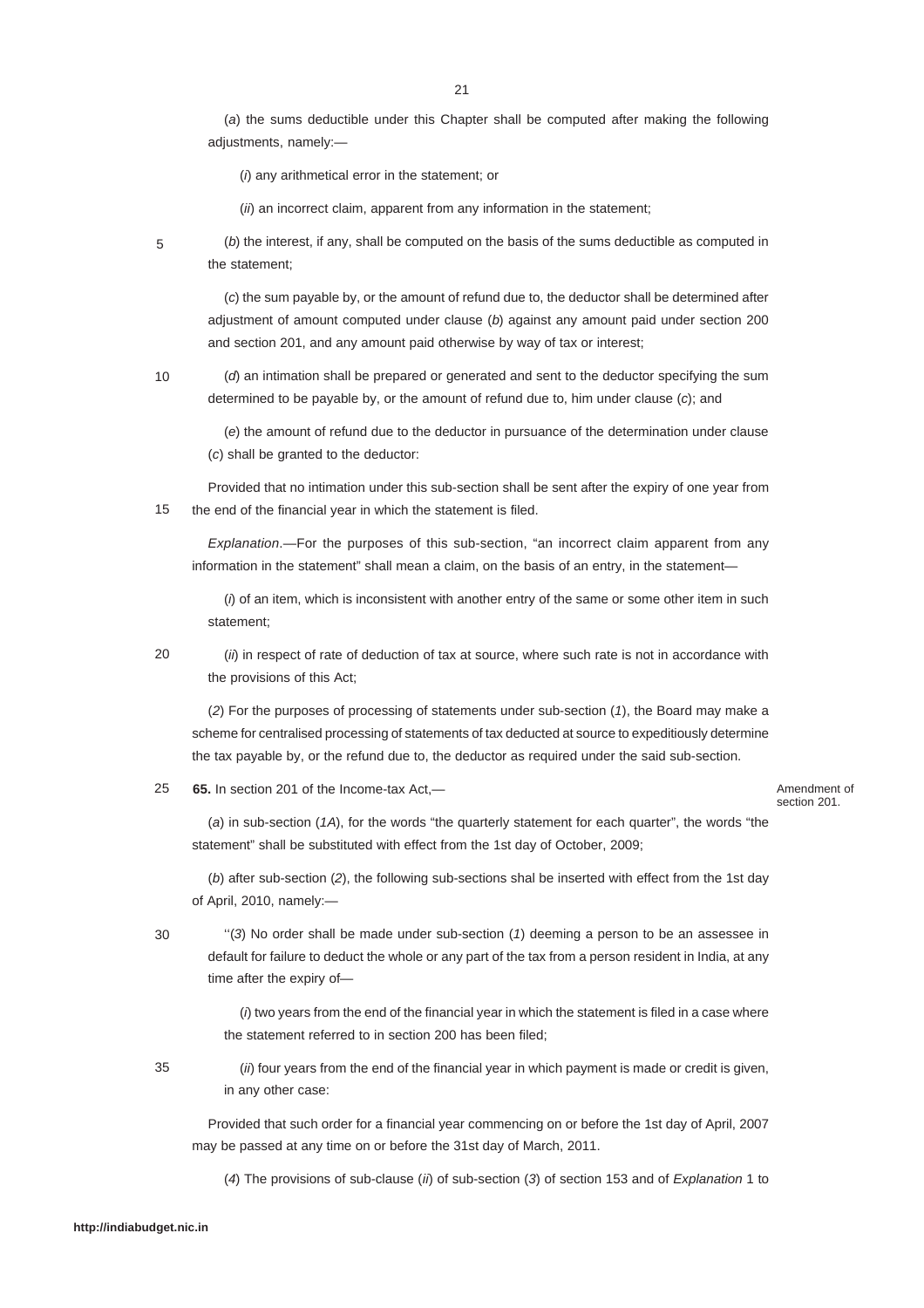section 153 shall, so far as may, apply to the time limit prescribed in sub-section (*3*).''.

**66.** In section 203A of the Income-tax Act, in sub-section (*2*), in clause (*ba*), the word "quarterly'' shall be omitted with effect from the 1st day of October, 2009. Amendment of section 203A.

**67.** In section 206A of the Income-tax Act, with effect from the 1st day of October, 2009— Amendment of section 206A.

> (*a*) in sub-section (*1*), for the words, figures and letters "quarterly returns for the period ending on 5 the 30th June, the 30th September, the 31st December and the 31st March in each financial year", the words "such statements for such period as may be prescribed" shall be substituted;

(*b*) in sub-section (*2*), for the words "quarterly returns", the words "such statements'' shall be substituted.

Insertion of new section 206AA.

**68.** After section 206A of the Income-tax Act, the following section shall be inserted with effect from 10 the 1st day of April, 2010, namely:—

Requirement to furnish Permanent Account Number.

"206AA. (*1*) Notwithstanding anything contained in any other provisions of this Act, any person entitled to receive any sum or income or amount, on which tax is deductible under Chapter XVIIB (hereafter referred to as deductee) shall furnish his Permanent Account Number to the person responsible for deducting such tax (hereafter referred to as deductor), failing which tax shall be 15 deducted at the higher of the following rates, namely:—

(*i*) at the rate specified in the relevant provision of this Act; or

(*ii*) at the rate or rates in force; or

(*iii*) at the rate of twenty per cent.

(*2*) No declaration under sub-section (*1*) or sub-section (*1A*) or sub-section (*1C*) of section 197A 20 shall be valid unless the person furnishes his Permanent Account Number in such declaration.

(*3*) In case any declaration becomes invalid under sub-section (*2*), the deductor shall deduct the tax at source in accordance with the provisions of sub-section (*1*).

(*4*) No certificate under section 197 shall be granted unless the application made under that section contains the Permanent Account Number of the applicant. 25

(*5*) The deductee shall furnish his Permanent Account Number to the deductor and both shall indicate the same in all the correspondence, bills, vouchers and other documents which are sent to each other.

(*6*) Where the Permanent Account Number provided to the deductor is invalid or does not belong to the deductee, it shall be deemed that the deductee has not furnished his Permanent Account Number to the deductor and the provisions of sub-section (*1*) shall apply accordingly.". 30

**69.** In section 206C of the Income-tax Act, in sub-section (*3*), in the proviso, for the words, figures and letters ''prepare quarterly statements for the period ending on the 30th June, the 30th September, the 31st December and the 31st March in each financial year", the words "prepare such statements for such period as may be prescribed" shall be substituted with effect from the 1st day of October, 2009. Amendment of section 206C.

**70.** In section 208 of the Income-tax Act, for the words "five thousand rupees", the words "ten 35 thousand rupees" shall be substituted. Amendment of section 208.

Amendment of section 246A.

**71.** In section 246A of the Income-tax Act, in sub-section (*1*), in clause (*a*), for the words, brackets and figures "under sub-section (*3*) of section 143", the words, brackets and figures "under sub-section (*3*) of section 143 except an order passed in pursuance of directions of Dispute Resolution Panel" shall be substituted with effect from the 1st day of October, 2009. 40

**72.** In section 253 of the Income-tax Act, in sub-section (*1*), after clause (*c*), the following clause Amendment of section 253.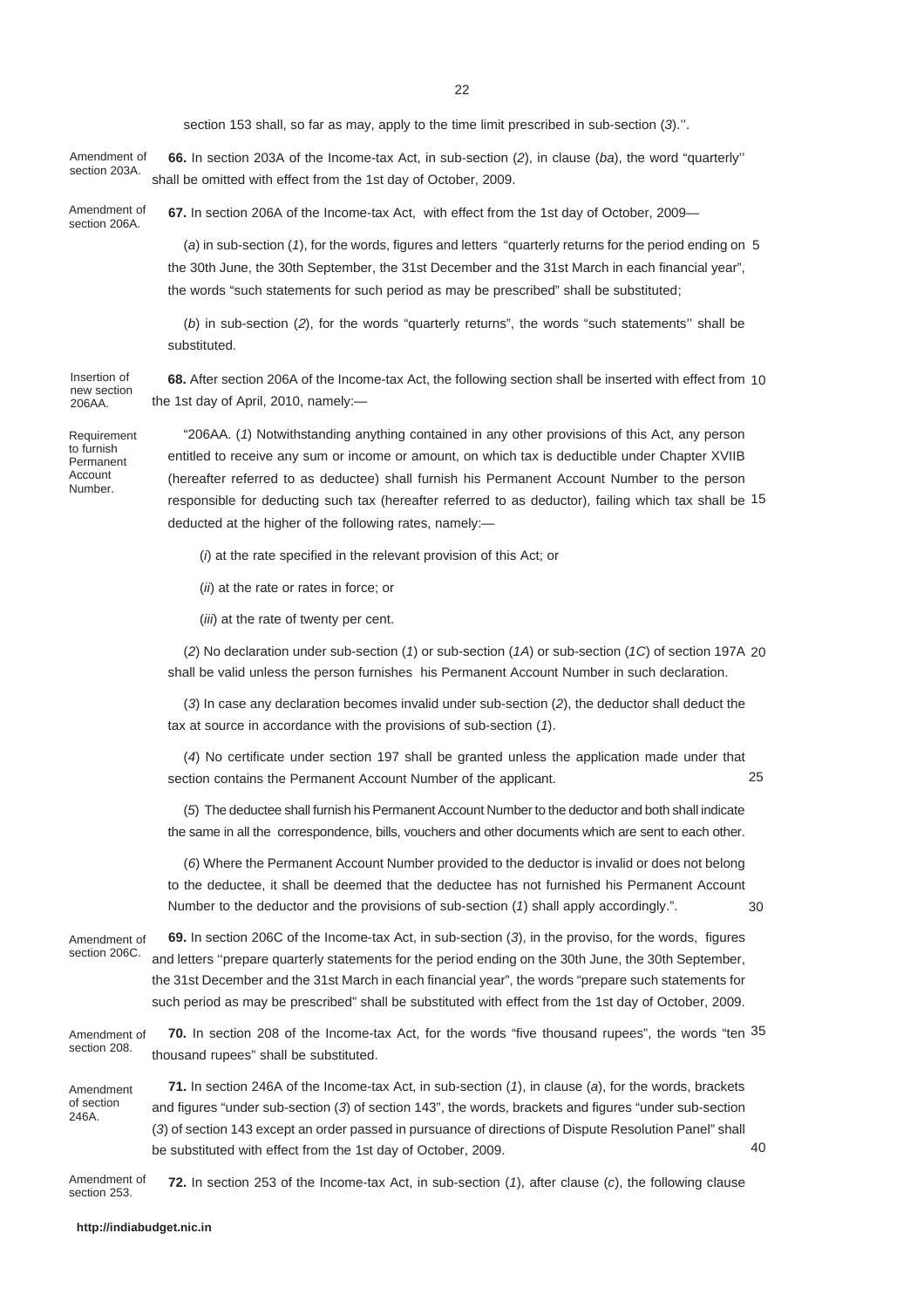shall be inserted with effect from the 1st day of October, 2009, namely:—

"(*d*) an order passed by an Assessing Officer under sub-section (*3*) of section 143 in pursuance of the directions of the Dispute Resolution Panel or an order passed under section 154 in respect of such order.".

**73.** In section 271 of the Income-tax Act, in sub-section (*1*), for *Explanation* 5A, the following Amendment Explanation shall be substituted and shall be deemed to have been substituted with effect from the 1st of section day of June, 2007, namely:— 271. 5

"*Explanation* 5A.— Where, in the course of a search initiated under section 132 on or after the 1st day of June, 2007, the assessee is found to be the owner of—

(*i*) any money, bullion, jewellery or other valuable article or thing (hereafter in this *Explanation* referred to as assets) and the assessee claims that such assets have been acquired by him by utilising (wholly or in part) his income for any previous year; or

(*ii*) any income based on any entry in any books of account or other documents or transactions and he claims that such entry in the books of account or other documents or transactions represents his income (wholly or in part) for any previous year,

15

10

which has ended before the date of search and,—

(*a*) where the return of income for such previous year has been furnished before the said date but such income has not been declared therein; or

(*b*) the due date for filing the return of income for such previous year has expired but the assessee has not filed the return,  $20$ 

then, notwithstanding that such income is declared by him in any return of income furnished on or after the date of search, he shall, for the purposes of imposition of a penalty under clause (*c*) of subsection (*1*) of this section, be deemed to have concealed the particulars of his income or furnished inaccurate particulars of such income.".

**74.** In section 272A of the Income-tax Act, in sub-section (*2*), in clause (*l*), for the words "quarterly Amendment return", the word "statements'' shall be substituted with effect from the 1st day of October, 2009. of section 272A. 25

of section 281B.

- **75.** In section 281B of the Income-tax Act, in sub-section (*2*), after the second proviso, the following Amendment proviso shall be inserted and shall be deemed to have been inserted with effect from the 1st day of April, 1988, namely:—
- "Provided also that the period during which the proceedings for assessment or reassessment are stayed by an order or injunction of any court shall be excluded from the period specified in the first proviso.". 30

**76.** For section 282 of the Income-tax Act, the following section shall be substituted with effect from Substitution of the 1st day of October, 2009, namely: new section for section 282.

'282. (*1*) The service of a notice or summon or requisition or order or any other communication Service of under this Act (hereafter in this section referred to as "communication") may be made by delivering notice or transmitting a copy thereof, to the person therein named, generally. 35

(*a*) by post or by such courier services as may be approved by the Board; or

- (*b*) in such manner as provided under the Code of Civil Procedure, 1908 for the purposes of service of summons; or 5 of 1908. 40
	- (*c*) in the form of any electronic record as provided in Chapter IV of the Information Technology Act, 2000;

(*d*) by any other means of transmission of documents as provided by rules made by the Board in this behalf.

(*2*) The Board may make rules providing for the addresses (including the address for electronic mail or electronic mail message) to which the communication referred to in sub-section (*1*) may be delivered or transmitted to the person therein named. 45

*Explanation*.—For the purposes of this section, the expressions "electronic mail" and "electronic mail message" shall have the meanings as assigned to them in *Explanation* to section 66A of the Information Technology Act, 2000.". 21 of 2000. 50

> 77. After section 282A of Income-tax Act, the following section shall be inserted with effect from the Insertion of 1st day of October, 2010, namely: new section 282B.

21 of 2000.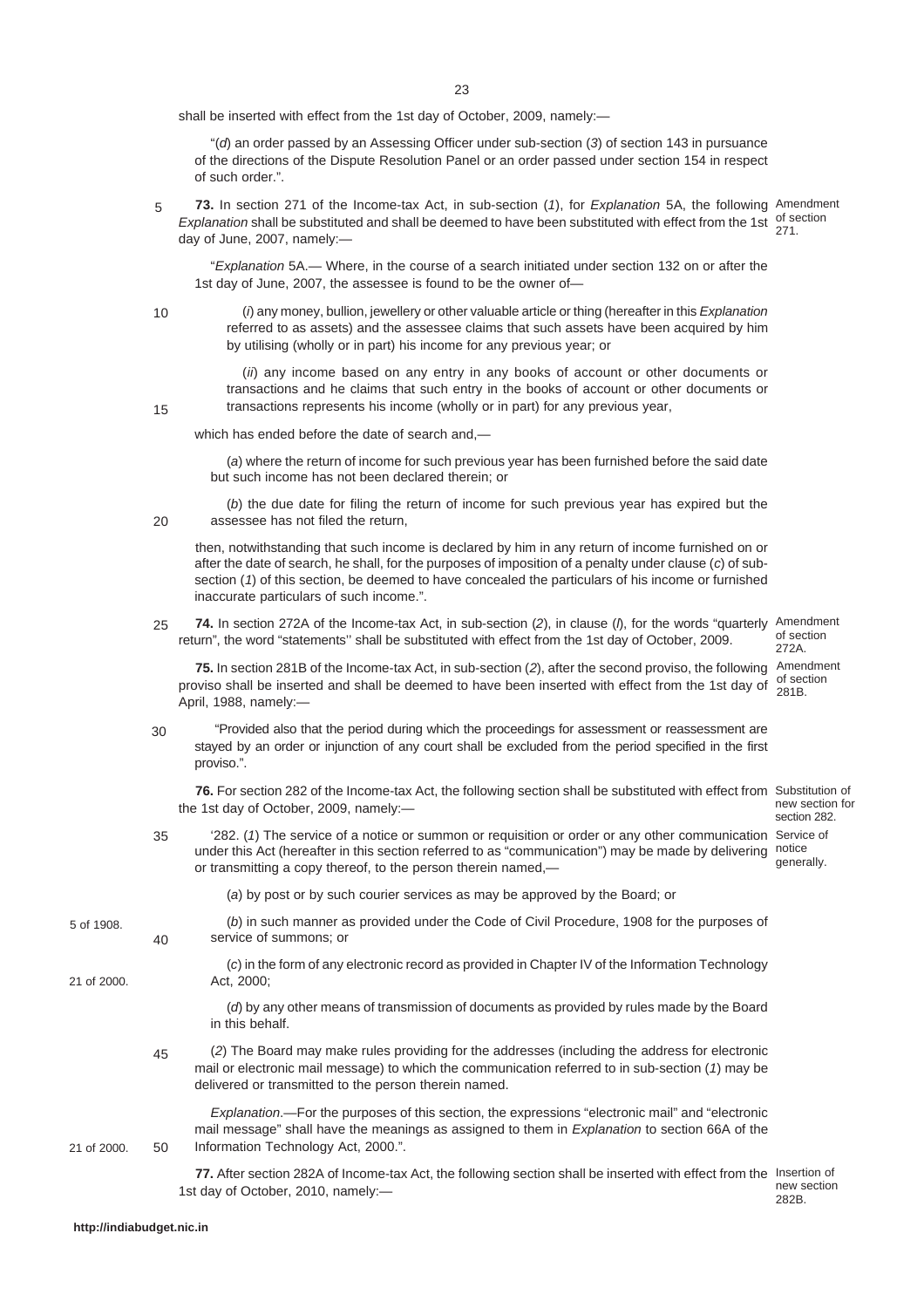Allotment of Document Identification Number.

293C. Power to withdraw approval.

Amendment of First Schedule.

"282B. (*1*) Every income-tax authority shall allot a computer generated Document Identification Number in respect of every notice, order, letter or any correspondence issued by him to any other income-tax authority or assessee or any other person and such number shall be quoted thereon.

(*2*) Where the notice, order, letter or any correspondence, issued by any income-tax authority, does not bear a Document Identification Number referred to in sub-section (*1*), such notice, order, 5 letter or any correspondence shall be treated as invalid and shall be deemed never to have been issued.

(*3*) Every document, letter or any correspondence, received by an income-tax authority or on behalf of such authority, shall be accepted only after allotting and quoting of a computer generated Document Identification Number.

(*4*) Where the document, letter or any correspondence received by any income-tax authority or on behalf of such authority does not bear the Document Identification Number referred to in subsection (*3*), such document, letter or any correspondence shall be treated as invalid and shall be deemed never to have been received.".

**78.** After section 293B of the Income-tax Act, the following section shall be inserted with effect from 15 the 1st day of October, 2009, namely :— Insertion of new section

> "293C. Where an income-tax authority, who has been conferred upon the power under any provision of this Act to grant any approval to any assessee, such authority may, notwithstanding that a provision to withdraw such approval has not been specifically provided for in such provision, withdraw such approval at any time: 20

Provided that the income-tax authority shall, after giving a reasonable opportunity of showing cause against the proposed withdrawal to the assessee concerned, at any time, withdraw the approval after recording the reasons for doing so.".

**79.** In the First Schedule to the Income-tax Act, in rule 5,—

(*i*) for the portion beginning with the words "balance of the profits", and ending with the words 25 "Controller of Insurance,", the following shall be substituted with effect from the 1st day of April, 2011, namely:—

 "profit before tax and appropriations as disclosed in the profit and loss account prepared in accordance with the provisions of the Insurance Act, 1938 or rules made thereunder or the provision of the Insurance Regulatory and Development Authority Act, 1999 or regulations made thereunder,"; 30 41 of 1999.

(*ii*) after clause (*a*), the following clause shall be inserted with effect from the 1st day of April, 2011, namely:—

"(*b*) (*i*) deduction in respect of any amount either written off or provided in the accounts to meet diminution in or loss on realisation of investments in accordance with the regulations made by Insurance Regulatory and Development Authority; 35

(*ii*) increase in respect of any amount taken credit for in the accounts on account of appreciation of or gains on realisation of investments in accordance with the regulations made by Insurance Regulatory and Development Authority.".

Amendment of Fourth Schedule.

**80.** In the Fourth Schedule to the Income-tax Act, in Part A, in rule 3, in sub-rule (*1*), in the first proviso, for the figures, letters and words "31st day of March, 2009,", the figures, letters and words 40 "31st day of December, 2010," shall be substituted.

**81.** In the Thirteenth Schedule to the Income-tax Act, under Part B, for S.No.19 and the entries relating thereto, the following S.No. and entries shall be substituted with effect from the 1st day of April, 2010, namely:— Amendment of Thirteenth Schedule.

|      | S.No. Activity or article or thing                                                   | <b>Excise</b><br>classification | Sub-class<br>under National<br>Industrial<br>Classification<br>(NIC), 1998 | 45 |
|------|--------------------------------------------------------------------------------------|---------------------------------|----------------------------------------------------------------------------|----|
| "19" | Manufacture of pulp-wood pulp, mechanical or chemical<br>(including dissolving pulp) | 4701.00                         |                                                                            | 50 |
|      | Newsprint in rolls or sheets                                                         | 4801.00                         |                                                                            |    |
|      | Writing or printing paper for printing of<br>educational textbooks                   | 4802.10                         |                                                                            |    |
|      | Paper or paperboard, in the manufacture of which-                                    | 4802.20                         |                                                                            | 55 |
|      | the principal process of lifting the pulp is done<br>(a)<br>by hand; and             |                                 |                                                                            |    |

4 of 1938.

 $1<sub>0</sub>$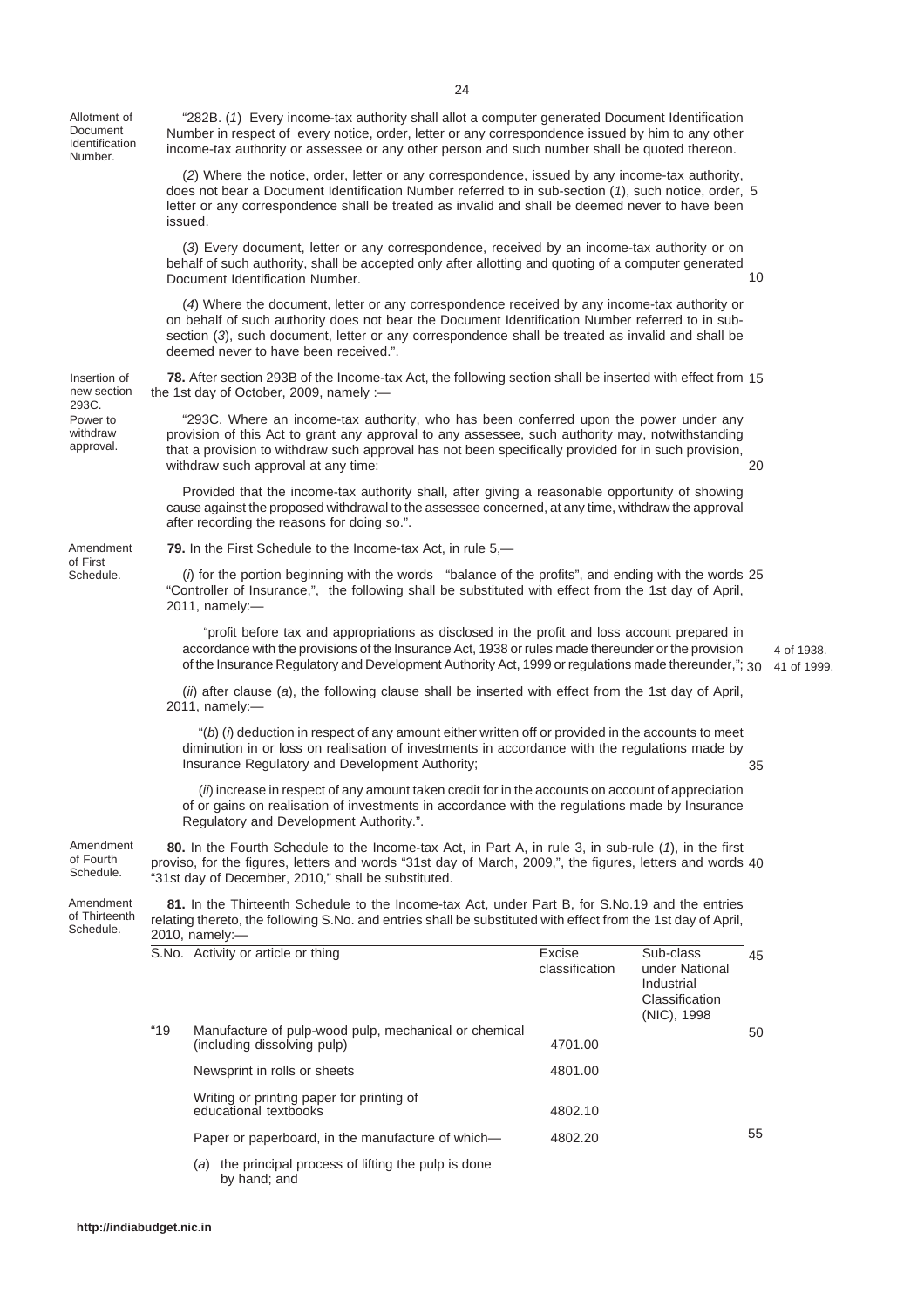| 5  | S.No. | Activity or article or thing                                                                                                                                                                                                                                                                                                                                                                                                                       | Excise<br>classification | Sub-class<br>under National<br>Industrial<br>Classification<br>(NIC), 1998 |
|----|-------|----------------------------------------------------------------------------------------------------------------------------------------------------------------------------------------------------------------------------------------------------------------------------------------------------------------------------------------------------------------------------------------------------------------------------------------------------|--------------------------|----------------------------------------------------------------------------|
|    |       | (b) if power driven sheet forming equipment is used,<br>the Cylinder Mould Vat does not exceeds 40 inches                                                                                                                                                                                                                                                                                                                                          |                          |                                                                            |
| 10 |       | Maplitho paper supplied to a Braille press against<br>an indent placed by the National Institute for Visually<br>Handicapped, Dehradun                                                                                                                                                                                                                                                                                                             | 4802.30                  |                                                                            |
|    |       | <b>Others</b>                                                                                                                                                                                                                                                                                                                                                                                                                                      | 4802.90                  |                                                                            |
| 15 |       | Toilet or facial tissue stock, towel or napkin stock and<br>similar paper of a kind used for household or sanitary<br>purposes, cellulose wadding and webs of cellulose<br>fibres, whether or not creped, crinkled embossed, perforated,<br>surfact-coloured, surface decorated or printed, in rolls of<br>a width exceeding 36 cms. or in rectangular<br>(including square) sheets with at least one side<br>exceeding 36 cms. in unfolded state. | 4803.00                  |                                                                            |
| 20 |       | Kraft paper supplied to a Braille press against an<br>indent placed by the National Institute for Visually<br>Handicapped, Dehradun                                                                                                                                                                                                                                                                                                                | 4804.10                  |                                                                            |
|    |       | Kraft paper and paperboard used in the manufacture of<br>cartons for packing of horticultural produce                                                                                                                                                                                                                                                                                                                                              | 4804.20                  |                                                                            |
| 25 |       | <b>Others</b>                                                                                                                                                                                                                                                                                                                                                                                                                                      | 4804.90                  |                                                                            |
|    |       | Other uncoated paper and paperboard, in roll or sheets,<br>not further worked or processed than as specified in<br>Note 2 to this Chapter.                                                                                                                                                                                                                                                                                                         | 4805.00                  |                                                                            |
|    |       | Grease-proof paper                                                                                                                                                                                                                                                                                                                                                                                                                                 | 4806.10                  |                                                                            |
| 30 |       | Glassine and other glazed transparent or translucent paper 4806.20                                                                                                                                                                                                                                                                                                                                                                                 |                          |                                                                            |
|    |       | Others                                                                                                                                                                                                                                                                                                                                                                                                                                             | 4806.90                  |                                                                            |
|    |       | Straw Board, in the manufacture of which sun-drying<br>process has been employed.                                                                                                                                                                                                                                                                                                                                                                  | 4807.91                  |                                                                            |
| 35 |       | Straw paper and other straw board, whether or not<br>covered with paper other than straw paper.                                                                                                                                                                                                                                                                                                                                                    | 4807.92                  |                                                                            |
|    |       | Other                                                                                                                                                                                                                                                                                                                                                                                                                                              | 4807.99                  |                                                                            |
|    |       | Carbon or similar copying papers                                                                                                                                                                                                                                                                                                                                                                                                                   | 4809.10                  |                                                                            |
|    |       | Self-copy paper                                                                                                                                                                                                                                                                                                                                                                                                                                    | 4809.20                  |                                                                            |
|    |       | <b>Others</b>                                                                                                                                                                                                                                                                                                                                                                                                                                      | 4809.90                  |                                                                            |
| 40 |       | Paper and paperboard of a kind used for writing, printing<br>or other graphic purposes.                                                                                                                                                                                                                                                                                                                                                            | 4810.10                  |                                                                            |
|    |       | Kraft paper and paperboard other than that of a kind used<br>for writing, printing or other graphic purposes.                                                                                                                                                                                                                                                                                                                                      | 4810.20                  |                                                                            |
|    |       | Other paper and paperboard                                                                                                                                                                                                                                                                                                                                                                                                                         | 4810.90                  |                                                                            |
| 45 |       | Tarred, bituminized or asphalted paper and paperboard.                                                                                                                                                                                                                                                                                                                                                                                             | 4811.10                  |                                                                            |
|    |       | Gummed or adhesive paper and paperboard                                                                                                                                                                                                                                                                                                                                                                                                            | 4811.20                  |                                                                            |